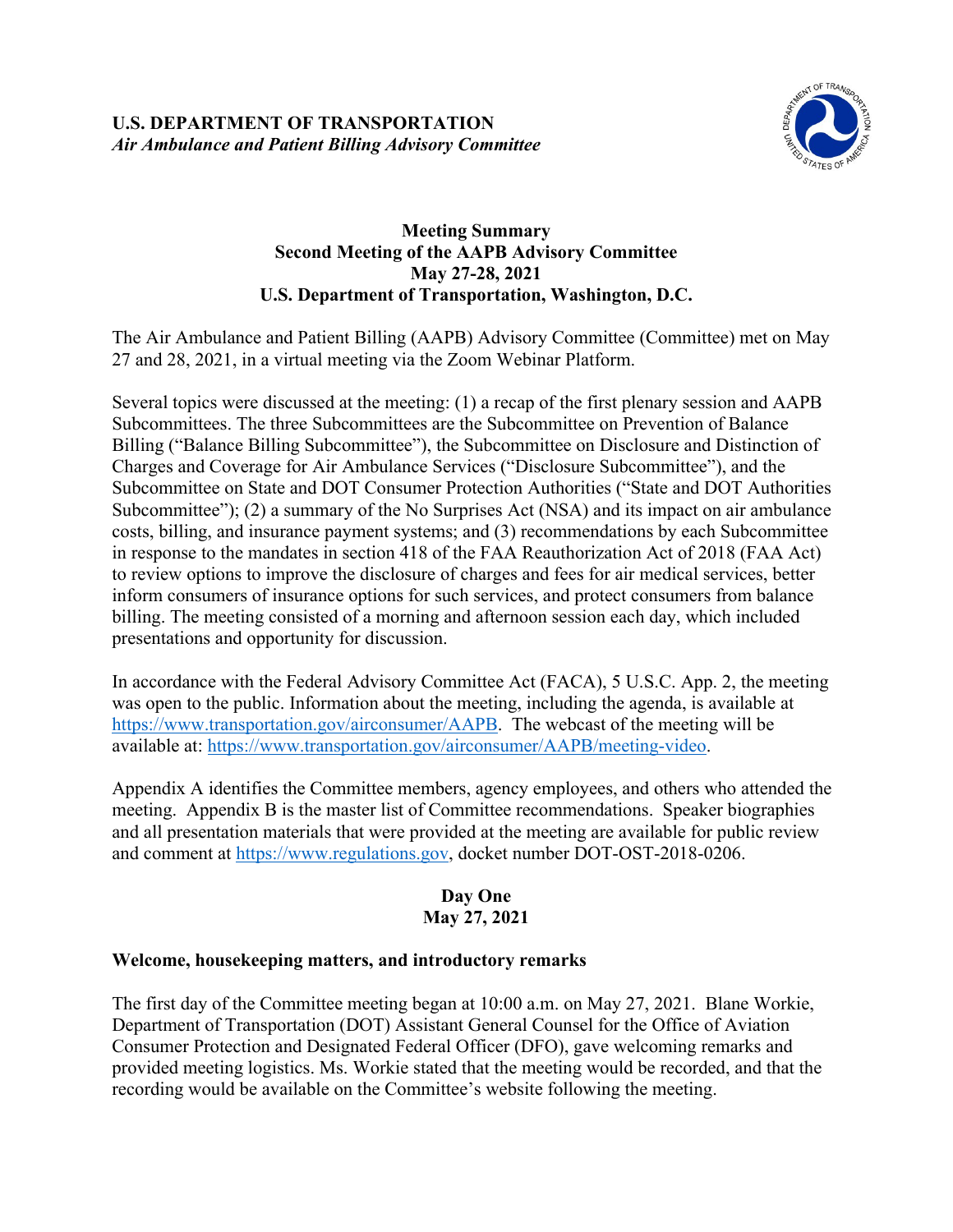Lisa Swafford, Committee Chair and DOT Deputy Assistant General Counsel for the Office of Operations, then introduced herself and gave brief opening remarks, followed by the Committee members.

John Putnam, DOT Acting General Counsel, gave remarks. He thanked Committee members for their work to date and recognized the work of the Subcommittees in developing recommendations for the benefit of the full Committee. He noted that Congress passed the NSA just before the Subcommittees completed their work. He observed that while the NSA went far in addressing air ambulance balance billing and patient protection issues, the Committee's work remained vital. He explained that because some of the Subcommittees' recommendations are not covered by the NSA, and many regulations contemplated by the NSA have not yet been written. He stated that he looked forward to reviewing the Committee's final recommendations, which will be transmitted to DOT, the Department of Health and Human Services (HHS), and appropriate Committees of Congress.

### **Recap of First Plenary Session and Subcommittees**

Following the welcome and introductory remarks, Rob Gorman, DOT Senior Attorney, and Ryan Patanaphan, DOT Senior Attorney, provided a recap of the first plenary meeting and an overview of the Subcommittees. Mr. Gorman's presentation provided a review of the topics covered at the Committee's first plenary meeting on January 15 and 16, 2020, including an overview of the air ambulance industry, payment systems, and consumer issues. Mr. Patanaphan's presentation discussed the three Subcommittees and their respective areas of responsibility.

#### **No Surprises Act (NSA) – Presentation and Discussion**

After the recap of the first plenary session and Subcommittees and prior to HHS giving a presentation on the NSA, a member of the Disclosure Subcommittee representing physicians discussed his views of the problems with air ambulance providers getting paid timely, noting that the number of days with revenue outstanding was sometimes 200 days. The member also discussed his views on the financial crisis that a patient faces following an emergency, and the patient's lack of understanding on how the insurance system functions.

Deborah Bryant, a senior advisor at HHS, Jeremy Rother, a social science research analyst at the Centers for Medicare and Medicaid Services (CMS), Meril Pothen, a presidential management fellow at CMS, and Shruti Rajan, a senior analyst at CMS, gave a presentation generally summarizing the NSA. The presenters discussed the definitions for "balance bill" and "surprise bill," and noted that the statute uses the term "non-participating" providers, rather than "out-ofnetwork" providers, which was the term used by the Subcommittees. They noted that the NSA is generally applicable starting on January 1, 2022, and contains three main provisions that touch on air ambulance services: (1) consumer billing protections for services from non-participating providers, (2) the establishment of a dispute resolution process, and (3) an expansion of air ambulance provider reporting requirements. On the first main provision, the presenters discussed Section 105 of the NSA, which provides that patients that are transported by a non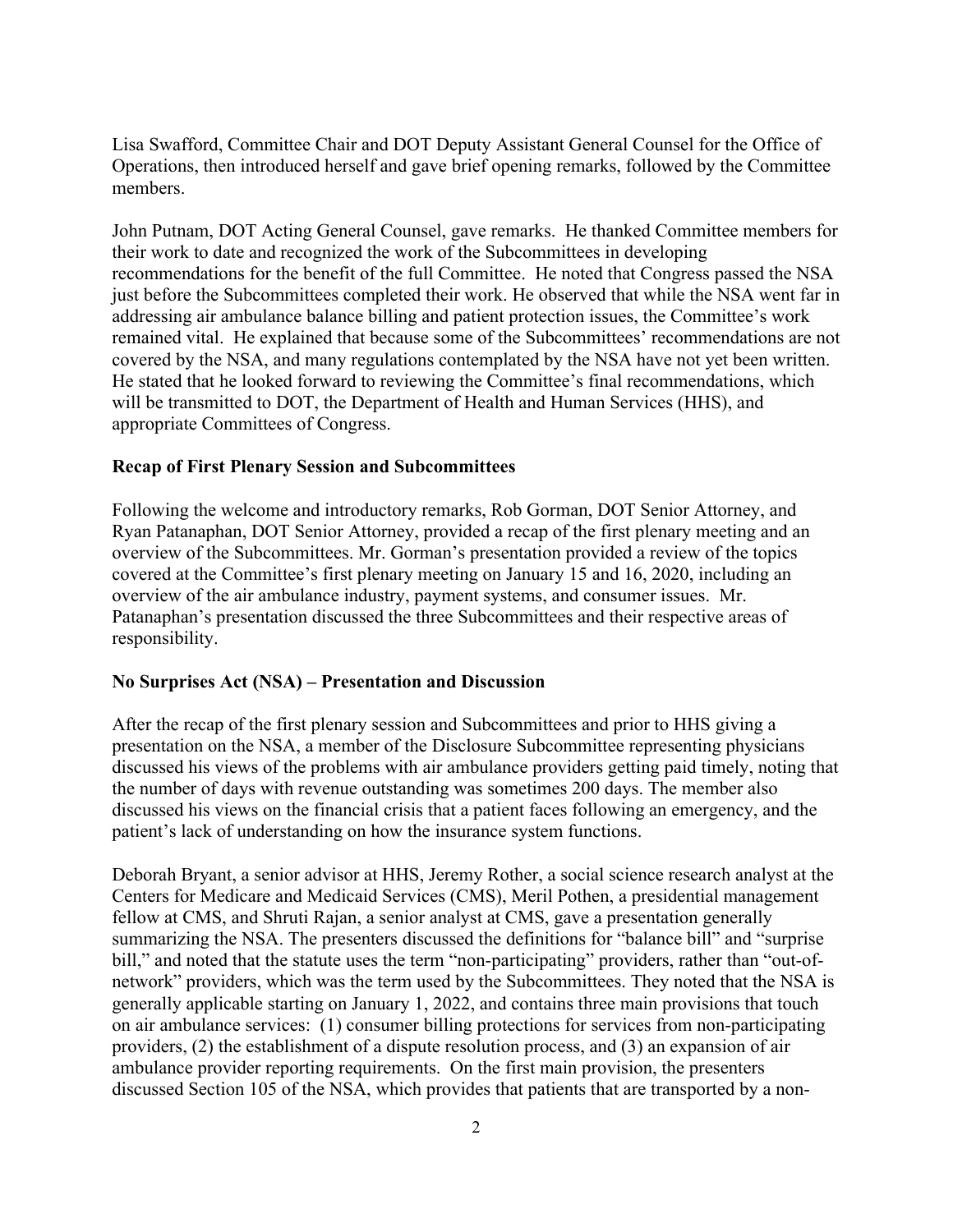participating air ambulance provider will only owe the cost sharing amounts based on what they would have owed had the service been provided by a participating providers. The presenters noted that this provision only applies to services that are covered under a health plan and applies to both emergency and non-emergency air ambulance transports. The presenters then discussed the NSA's provision establishing an independent dispute resolution (IDR) process, which contains a description of the initiation of the process, a requirement that HHS and other agencies create a process of certifying IDR entities, and the criteria to be used in resolving disputes. On data collection, the presenters noted that HHS and other agencies are engaged in the rulemaking process to establish a methodology for determining the "qualified payment amount," the IDR process and payment amount determination, the form and manner of air ambulance reporting submissions, and the consumer complaints process.

After the presentation, members of the Committee and Subcommittees had an opportunity to ask questions.

- A member of the State and DOT Authorities Subcommittee asked whether the IDR process specified in the NSA is focused only on conflicts over the payment amount, or whether the process is also for settling conflicts about coverage issues, such as medical necessity. HHS responded that it anticipates clarifying this issue in the future.
- A member of the Committee and the State and DOT Authorities Subcommittee, representing air ambulance companies, commented that the IDR process should include ground ambulance services as well, noting that air transport often subsidizes ground transport in his state due to poor reimbursement rates. HHS responded that emergency services are an essential health benefit (EHB), and that states determine what is an EHB through the development of EHB packages (benchmark plans).
- A member of the Disclosure Subcommittee representing physicians noted that the NSA focused on a small number of patients, and that the NSA's IDR process may cause significant delay or drop in payments. The member noted that many businesses have a tight cash flow, and if a retraction in the market and coverage occurs, the retraction could be fast. The member commented that air ambulance providers could fail at a rapid pace if government agencies are not measuring the right data. Another member of the Disclosure Subcommittee and the Committee, representing physicians, commented that air ambulance base closures may not be a bad outcome, as he speculated that this might improve the quality of the service. The member added that 50% of new air ambulance programs between 2012 and 2017 were built in areas of existing coverage, and that studies are underestimating the service area of helicopter bases. The member noted that the placement of bases is often based on financial speculation and not dictated by quality of patient care, with many programs doing less than one patient transfer per day. He recognized that disparities existed in some areas, but that this was based on economics and not patient care. He indicated that additional data would be useful on this issue. Another member of the Committee and the Balance Billing Subcommittee, representing air ambulance companies, commented that his company opened 10 bases in underserved rural markets in the past year, and that agencies like HHS should look at population density where bases exist to analyze whether there is oversaturation.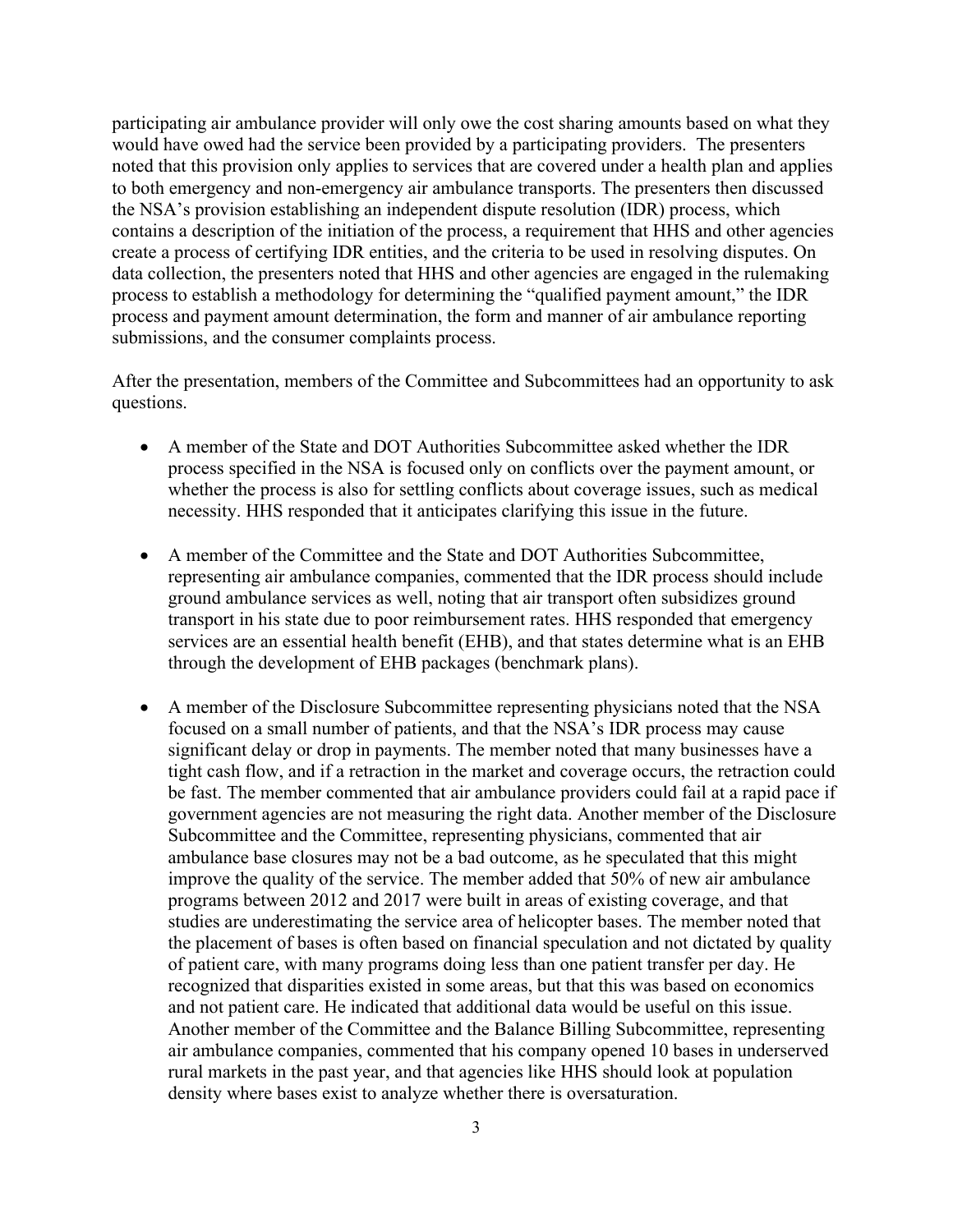- A member of the Committee and the Disclosure Subcommittee representing air ambulance companies asked HHS to explain its approach to data collection under NSA Section 106. HHS responded that the agency is communicating with the Government Accountability Office (GAO) and individuals about all data elements that the agency should be considering and modeling. The agency added that it is using all sources and pulling together what it thinks is the most appropriate and comprehensive data for this effort.
- Several members spoke to the state of in-network contract negotiations in light of the NSA. A member of the Committee and the Balance Billing Subcommittee representing insurance companies indicated that his company has had good interaction with air ambulance companies interested in coming in-network. Another member of the Committee and the Disclosure Subcommittee representing air ambulance companies stated that his company had seen anecdotal signs that there is a push to try to impact the qualified payment amount, and that some changes in claims data is appearing starting in October 2021. The member speculated that there may be manipulation occurring from either side. The member representing insurance companies disagreed with this speculation and noted that his company has seen aggressive negotiating tactics reappearing. Another member of the Committee and the Balance Billing Subcommittee representing air ambulance companies indicated that his company has seen large national payors have less movement to negotiate in-network agreements or to do anything that might increase the payors' internal median network payor rate. A Disclosure Subcommittee member representing payment processing systems commented that his company has seen negotiations with payors stall over the past 90 days, which he noted was noticeably longer than usual. He added that the delays are market-specific, with parties in some places more motivated to create an in-network relationship. One member of the Committee and the State and DOT Authorities Subcommittee representing air ambulance companies noted that his company already renegotiated every contract and most of their patients are in-network with a payor; he added that these renegotiations were a result of changes in state law and circumstances specific to his company, rather than an impact from the NSA.
- A Disclosure Subcommittee member representing physicians commented that considerations for the IDR process could include vehicle type, patient complexity, and whether the region is rural or urban, and he asked how HHS envisions developing standards for how air ambulance companies deal with these factors. HHS responded that the NSA gives direction on matters such as what must and may be considered and must not be considered. HHS is examining these factors that are potentially relevant and relying first on stakeholder input to tease out how these factors should be potentially considered as the agency looks to regulate. A State and DOT Authorities Subcommittee member representing payment processing systems mentioned that the agencies have a large amount of data already that can be mined. He noted as an example that the Federal Aviation Administration collects data on company aircraft and utilization rates, and that Medicare data exists by ZIP code for the last 10 to 20 years.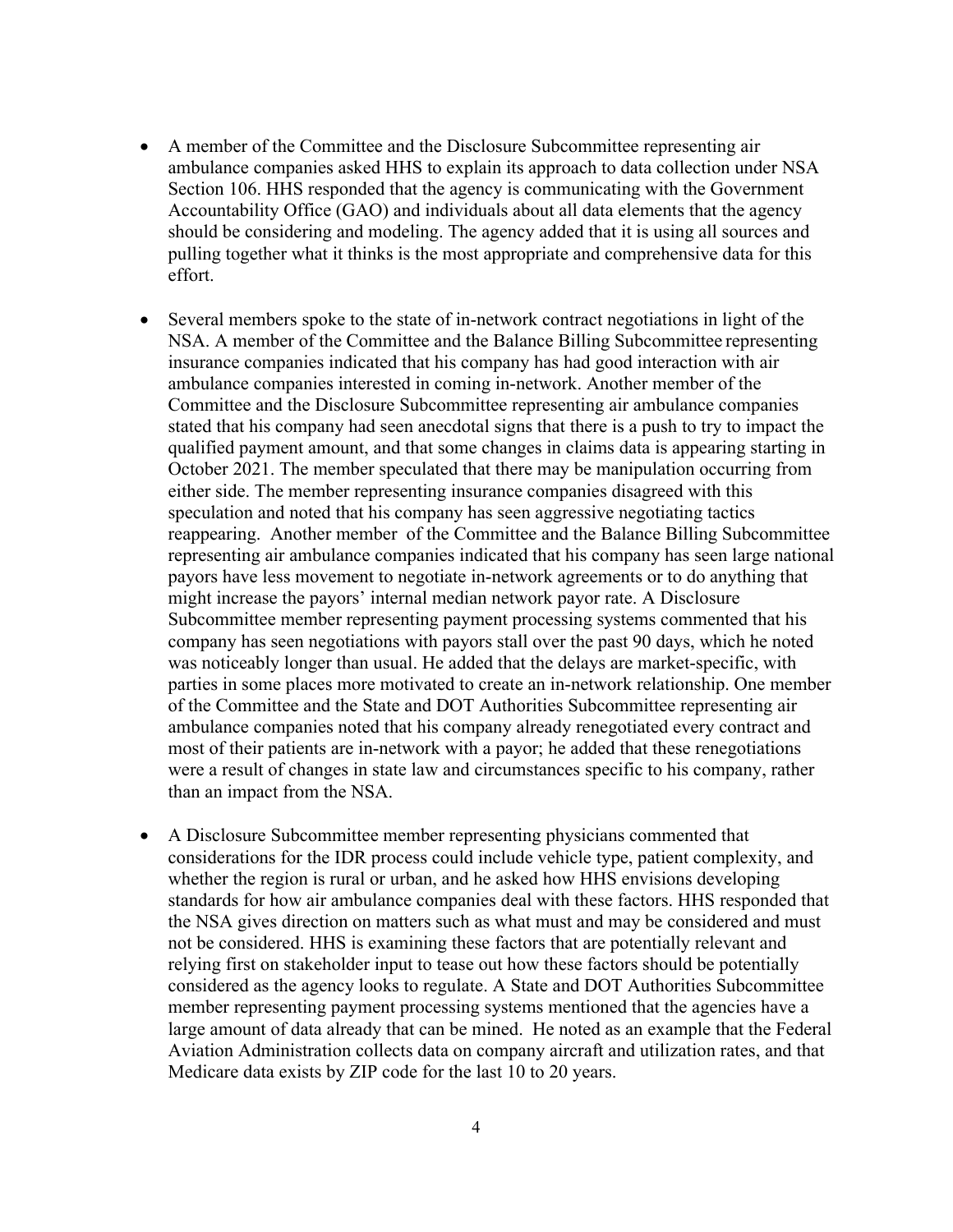Following these remarks, the Committee adjourned for lunch.

### **Afternoon Session - Presentations and Committee Discussion**

During the afternoon session, the Committee heard from speakers who presented recommendations developed by each Subcommittee on disclosures for insurers/payors and air ambulance companies. After each presentation, the Committee was invited to ask questions and make comments.

### **Federal and State Pre-Care Disclosures – Presentations and Discussions**

*Kyle Madigan, DHART; Ed Marasco, Quick Med Claims; Tom Judge, LifeFlight of Maine; Bill Bryant, Sierra Health Group; Rogelyn McLean, HHS; Asbel Montes, Acadian Ambulance*

Kyle Madigan first gave a presentation on the Disclosure Subcommittee's recommendations for air ambulance website disclosures. Mr. Madigan noted that the recommendations came out of a provision in the FAA Act that tasked the Committee with examining the disclosure of charges and fees in light of the GAO's recommendations in GAO Report 17-637. Mr. Madigan discussed DOT's role in prohibiting unfair and deceptive practices in air transportation, a role that values consumers' access to accurate and timely information. Mr. Madigan then explained that the ability to make a timely decision in emergencies is not possible, and a consumer may not be able to make the choice of carriage and in what vehicle. He noted that the Subcommittee found that other stakeholders, such as EMS professionals and hospitals, would find certain air ambulance information like average prices and network status to be useful. As noted in GAO 17-637, the Subcommittee considered whether air ambulance providers should be required to disclose their business models on their website, and Mr. Madigan stated that the Subcommittee felt this information would not be useful to stakeholders. The Subcommittee did recommend that air ambulance providers disclose on their websites information on their in-network status and the charges for their services, including, at a minimum, the base rate, the loaded mileage rate, the five most expensive ancillary service charges, and the total price for sample transports. Mr. Madigan noted that the base rate and loaded mileage rate can vary greatly between providers, so the Subcommittee found it beneficial for consumers to have access to a table of sample total charges for different types of transports for each air ambulance provider, with the types of transports standardized to provide proper comparison between providers. Mr. Madigan showed an example table from the Subcommittee's report and noted that the table does not take into account the quality or safety of the operation, only the charges. He added that the NSA addressed quality and safety questions.

Thomas Judge then gave a presentation on the State and DOT Authorities Subcommittee's recommendations for federal disclosure requirements. Mr. Judge noted that the Airline Deregulation Act (ADA) limits the ability of states to act on this subject, and that the Subcommittee made recommendations on actions DOT could take within existing authorities. Mr. Judge said that two of the Subcommittee's disclosure recommendations for air ambulance providers involve balance billing and may become unnecessary if balance billing is eliminated under the NSA. Mr. Judge added that the Subcommittee's recommendations that providers disclose their rates and network composition are not part of the NSA's reporting provisions, and so the Subcommittee asks the Committee to continue with those recommendations. He noted that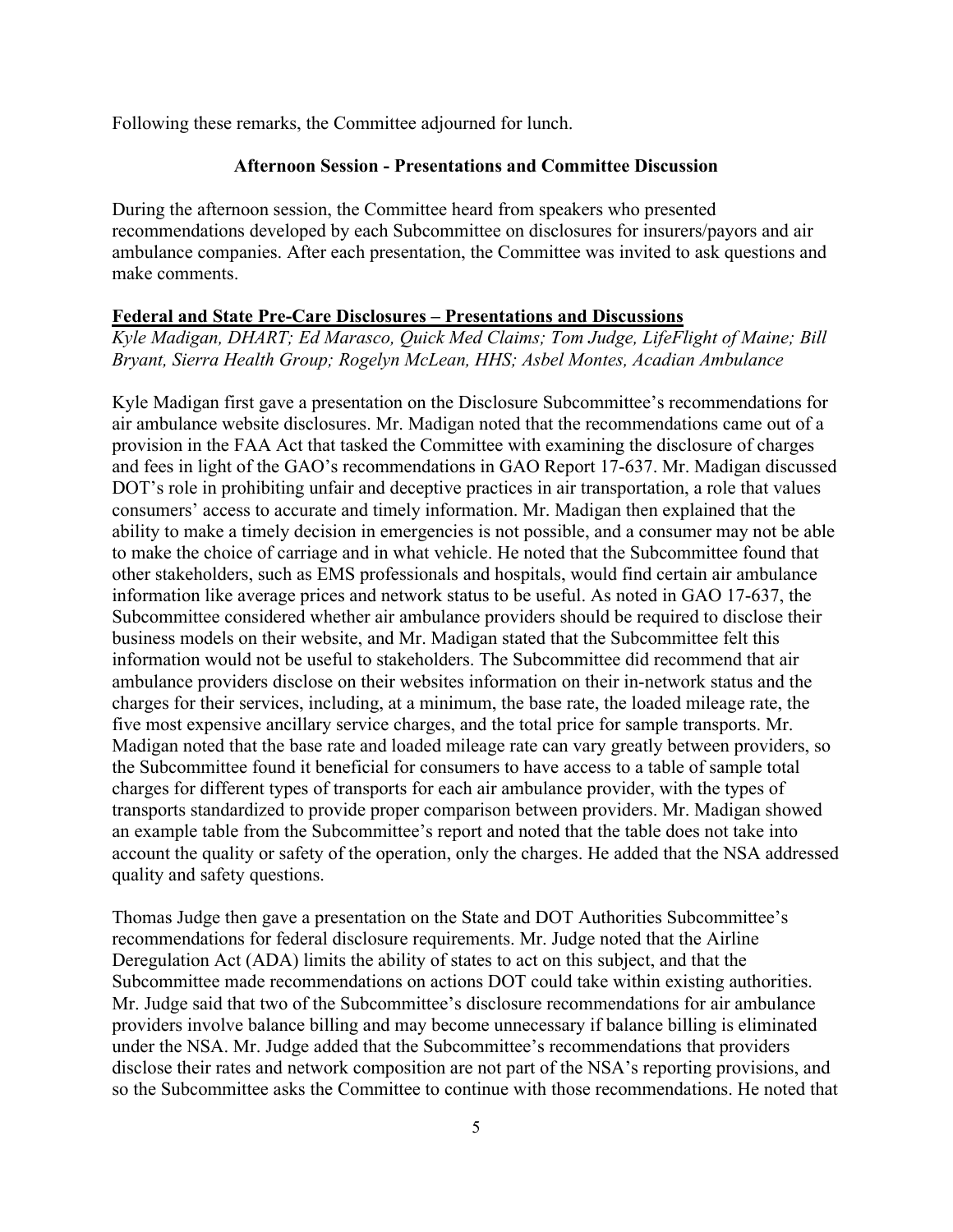the Subcommittee focused on rates and charges, while the NSA focused on prices and costs, which are different subjects.

Bill Bryant gave a presentation on the State and DOT Authorities Subcommittee's recommendations for state-level disclosures. He noted that the goal of the Subcommittee was to increase transparency on the provider and insurer side so the public could make decisions based on more information, thereby offering consumers more protection and providing control to balance billing. Mr. Bryant stated that the Subcommittee ran into two federal preemption issues: the ADA, which limits states' ability to regulate rates, routes, and services in air transportation, and federally regulated insurance plans, which comprise over half of commercial insurance. The Subcommittee wanted air ambulance providers to disclose network composition and everything about their rates, which is consistent with the recommendations of the Disclosure Subcommittee, but because of the ADA, the State and DOT Authorities Subcommittee found that states could not require air ambulance providers to disclose this information. Instead, Mr. Bryant noted that states would need to make their disclosure interests voluntary and incentivized. Mr. Bryant explained that the Subcommittee developed a carrot-and-stick approach. The "carrot" approach would provide that, if a provider wanted to participate in the state Independent Dispute Resolution (IDR) process, which might be more attractive than the NSA's IDR process, the provider needed to agree to make the disclosures. The "stick" approach would provide that the state would publish a list of providers that did not agree to disclose information and then publish the same rate and network information that they can obtain from insurance companies. Mr. Bryant also spoke to the Subcommittee's recommendations for state requirements for insurer disclosures. He said that the Subcommittee recommended that insurers disclose all air ambulance network agreements of which they are a part and what their maximum allowable rates are. Mr. Bryant noted that the maximum allowable rate may be zero if the insurer does not cover air ambulance services, which is possible while there is lack of clarity over whether air ambulance services are an EHB. Mr. Bryant added that insurers never specify what the maximum allowable rate is, and even after the purchase of a policy, the rate is not well-defined and may be based on whatever criteria the insurer dictates. Mr. Bryant said the Subcommittee wanted consumers to know what those rates are and the formulas they use, including historical data. A consumer purchasing a policy would then have a better idea of whether an insurer is actually processing and paying claims, or whether an insurer has a denial issue over other insurers. Mr. Bryant also stated that insurers should be required to disclose to consumers what providers are charged and the portion the insurer will cover.

Asbel Montes then gave a presentation on the Disclosure Subcommittee's disclosure recommendations for insurers at the plan pre-purchase stage. He noted that a representative from the America's Health Insurance Plans (AHIP) reviewed the Subcommittee's recommendations for insurers (referred to as "payors" in the Subcommittee's report), and that the Subcommittee recommended that such disclosures should be provided on the Statement of Benefits and Coverage (SBC), a form that already exists. Because the Subcommittee recommends modifications to the SBC form, administrative costs of implementation are limited. The disclosure recommendations include some of the same recommendations from the State and DOT Authorities Subcommittee. The Subcommittee also recommended that statutory authority be granted to HHS to expand the length of the SBC, and that HHS initiate rulemaking to require the payor disclosures of the Subcommittee. Mr. Montes showed the Committee a modified SBC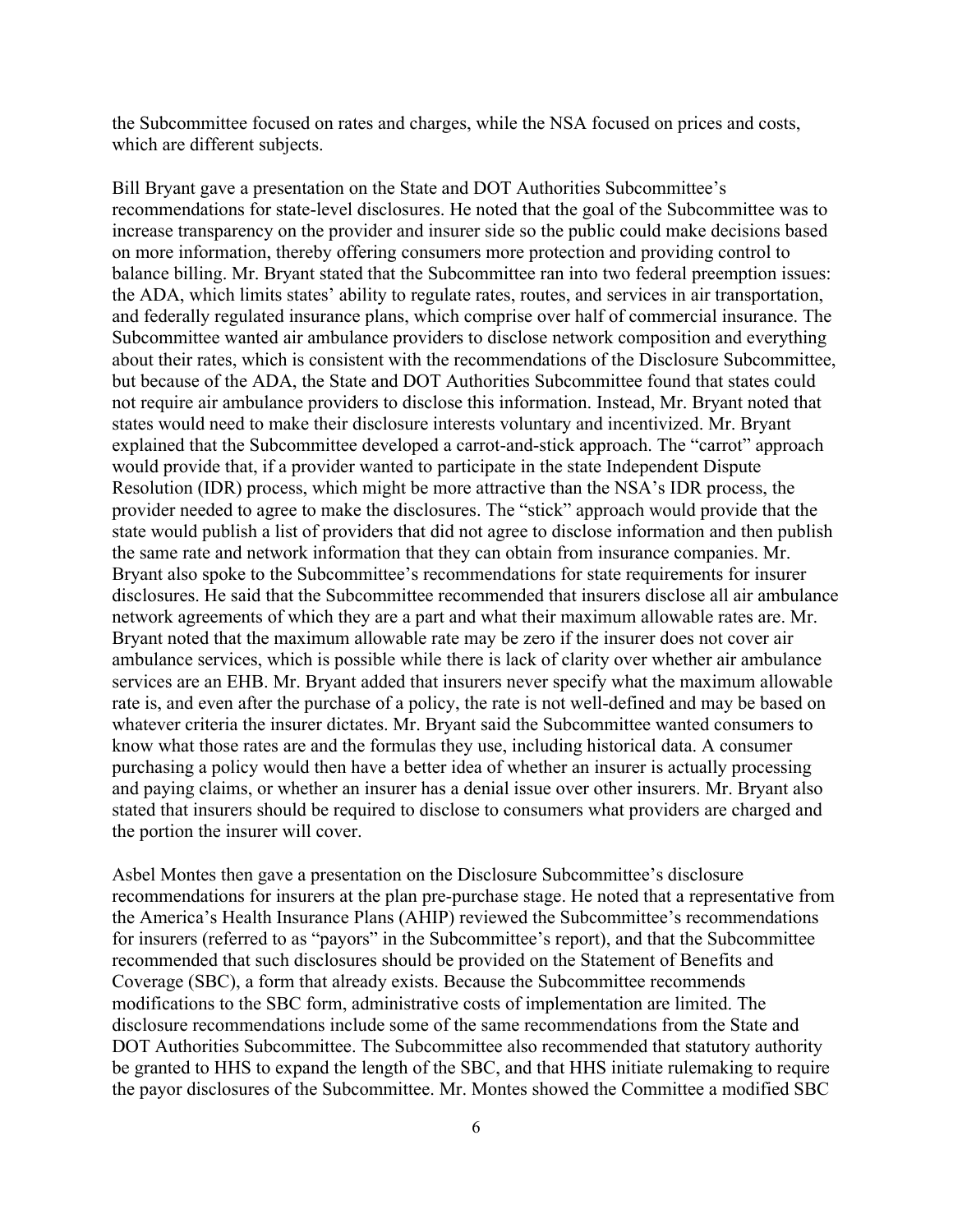incorporating the elements recommended by the Subcommittee, including content on whether air ambulance services are covered, and a means for consumers to obtain a list of participating providers, the maximum allowable amount, and the average air ambulance bill for participating and non-participating providers. Mr. Montes added that the SBC should also be modified to clarify whether air ambulance emergency medical transportation is covered, whether it is considered an EHB, and whether prior authorization is required for air ambulance services during hospital stays.

Following the four presentations, Ms. Workie began the Committee's discussion by noting some subject areas where the Subcommittees had related recommendations, and she asked the members whether there was a benefit for air ambulance providers to disclose their rates in light of the NSA's prohibition on balance billing for emergency services. Members from the two Subcommittees making the rate disclosure recommendations generally were in favor of both sets of recommendations moving forward, with multiple members of the Committee commenting that they would support DOT collecting air ambulance rate information and making it available in a central location, so that the presentation of information could be standardized and entities can do a fair comparison of air ambulance rates. Other members suggested that DOT should also coordinate with HHS, so that the two agencies do not prescribe conflicting or inconsistent rules, and so that HHS can direct entities to DOT for air ambulance rate information. One member suggested that the information should be made useable with an explanation of what the data means and how one should interpret it. Several members also noted that HHS' hospital transparency rule and the experience of entities with that rule may provide insight on how to publish rates in an effective and consumer-friendly way. Members commented that the apples-toapples comparison provided by the Disclosure Subcommittee's recommended approach to displaying sample trips will be useful, although imperfect because it may not account for cost shifting.

Following the discussion, the members agreed that air ambulance rates should be displayed on air ambulance provider websites. The members also approved the following recommendations, with the DOT and HHS representatives abstaining from voting on any recommendation impacting federal law:

**Recommendation #1:** The Advisory Committee recommends that DOT require air ambulance providers to display on their websites information on rates and a list of all payors with whom they are in network by state and by plan. If the provider is not in-network with any payor, the air ambulance provider should be required to state this fact. The Advisory Committee notes that the rate information that air ambulance providers are required to disclose should provide context to improve comprehension and usability such as the sample website disclosure tables for air ambulance providers prepared by the Disclosure Subcommittee. The Advisory Committee also recommends that DOT coordinate with HHS in issuing a rulemaking to avoid undue burden and confusion.

**Recommendation #2:** The Advisory Committee recommends that Congress provide authority to HHS to expand the Statement of Benefits and Coverage (SBC). The Advisory Committee recommends that HHS issue a rule requiring the SBC disclosures that are recommended by the Disclosure Subcommittee once it has authority.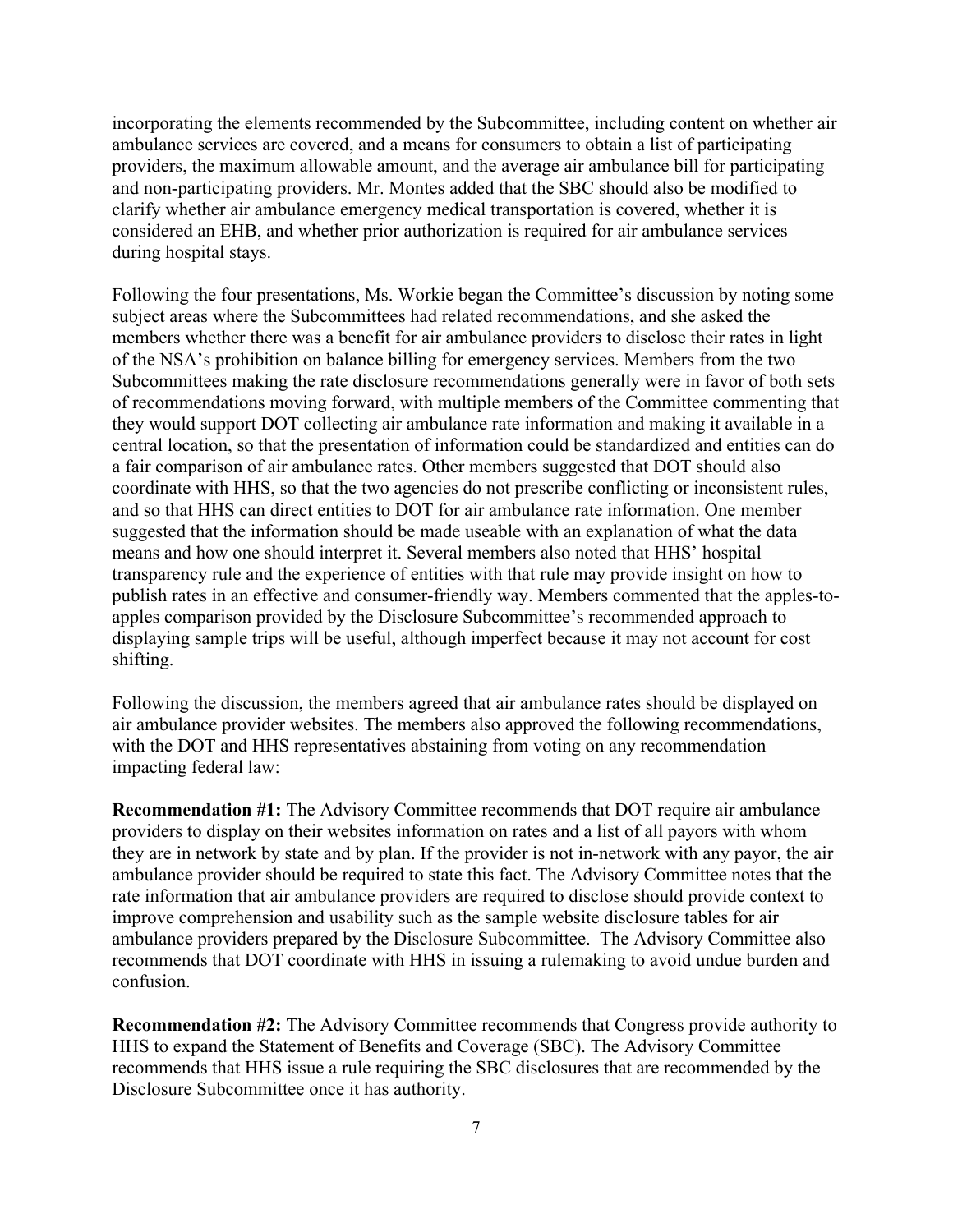**Recommendation #3:** The Advisory Committee recommends that states (through NCOIL [National Council of Insurance Legislators] and/or NAIC [National Association of Insurance Commissioners]) require insurers to disclose all air ambulance providers that are in-network by state and by plan, or to affirmatively state that they do not have any in-network agreements with air ambulance providers if that is the case.

**Recommendation #4:** The Advisory Committee recommends that states (through NCOIL and/or NAIC) develop requirements for insurers to disclose the maximum allowable rate for air ambulance services by plan, as well as any plan limitation.

The Committee chose not to approve a recommendation that states should incentivize air ambulance companies to disclose rate information using the carrot and stick approach, as proposed by the State and DOT Authorities Subcommittee.

The Committee then adjourned for a ten-minute break.

#### **Point-of-Care Disclosures and Preauthorization – Presentations and Discussions**

*Dr. David Thomson, East Carolina University/Vidant EastCare; Dr. Michael Abernethy, University of Wisconsin; Thomas Cook, Global Medical Response*

Drs. Michael Abernethy and David Thomson then gave a presentation on the Disclosure Subcommittee's recommendations for point-of-care disclosures. As context for the recommendations, they explained what is considered an emergency, and noted that the Subcommittee only recommends that point-of-care disclosures be made in non-emergency contexts. The Subcommittee recommends that the disclosures be provided by the entity requesting the air ambulance transport and will contain a notice that the service may not be fully covered and information on the estimated charges to be paid by the patient. The Subcommittee recommends using the Advanced Beneficiary Notice of Non-Coverage (ABN) form as a model. The presenters noted that the point-of-care disclosure recommendations have some intersections with the NSA, including Section 111, which provides for an advanced Explanation of Benefits, Section 112, which requires good faith estimates from providers, and Section 114, which requires a cost comparison tool. They also noted that the NSA does not appear to make distinctions between emergencies and non-emergencies in the point-of-care context.

Thomas Cook then gave a presentation on the State and DOT Authorities Subcommittee's recommendations for preauthorization, and he noted that the recommendation applies only to non-emergency transports. The Subcommittee believes that preauthorization requirements might encourage insurers and air ambulance providers to negotiate and enter broader express contracts for preauthorized transports. The Subcommittee recommends that states adopt preauthorization requirements for non-emergency air ambulance transports that align the patient, payor, and air ambulance provider on the billed charge for the transport by including a provision that places the onus on the hospital/doctor to initiate the preauthorization process, arrange for transport, and ensure the patient is receiving pre-negotiated transportation. Mr. Cook also stated that the Subcommittee recommended requiring the insurer to disclose to the patient the agreed price of the transport, the amount the insurer will cover and pay, and the amount of the patient's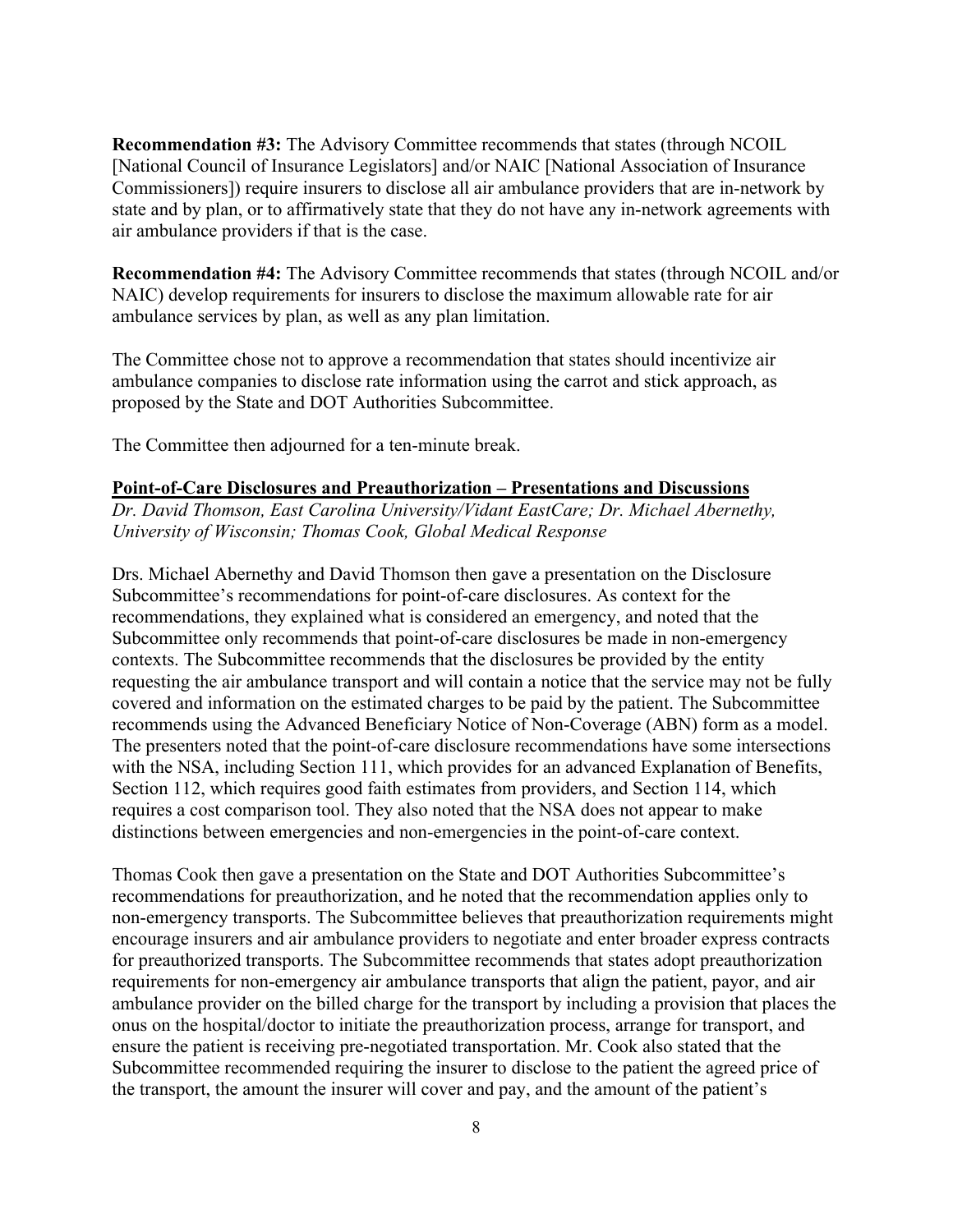responsibility. The Subcommittee also recommended provisions to encourage advance express agreement between the insurer and air ambulance provider on price, coverage, and medical necessity of the mode of transport.

Following the presentations, the Committee had an opportunity to ask questions and discuss the recommendations.

- One member representing insurance companies asked whether the recommendations, which cover non-emergency situations, may exclude some situations which are considered emergencies but have sufficient lead time such that a patient could also be provided disclosures. The member expressed his view that disclosures in such situations would be helpful. A Subcommittee member representing physicians responded that the situation was not uncommon, and probably would need a cooperative agreement between clinicians in such settings. A member of the State and DOT Authorities Subcommittee noted that medical necessity and emergency are two different concepts. Other members expressed their view that health care providers are under significant stress in emergency situations and that the Committee should be cautious about adding point-of-care disclosures in emergency situations, which could inhibit care.
- Several members expressed concern with making state-level recommendations, and the difficulty in getting such recommendations through state governments. Members also expressed concern with making requirements applicable for multiple entities, which can increase complexity and the potential for lobbying and opposition.

As a result of the discussion, the Committee was in general agreement that point-of-care disclosures should be provided in non-emergency situations. Due to a lack of time, no specific recommendations were finalized on this subject on the first day of the meeting, and the Committee agreed to continue the discussion the next day.

At approximately 5:30 p.m., Ms. Swafford announced that the meeting was adjourned and that it would resume at 10:00 a.m. the following day.

## **Day Two May 28, 2021**

## **Welcome and Summary of Day 1**

The second day of the Committee meeting began at 10:00 a.m. on May 28, 2021, via the Zoom Webinar Platform hosted by DOT. Ms. Workie and Ms. Swafford provided welcoming remarks and summarized the discussion and recommendations from the first day of the meeting before opening the floor to presentations and discussions.

### **Presentations and Committee Discussion**

**Point-of-Care Disclosures and Preauthorization (continued)** *Dr. David Thomson, East Carolina University/Vidant EastCare; Dr. Michael Abernethy,*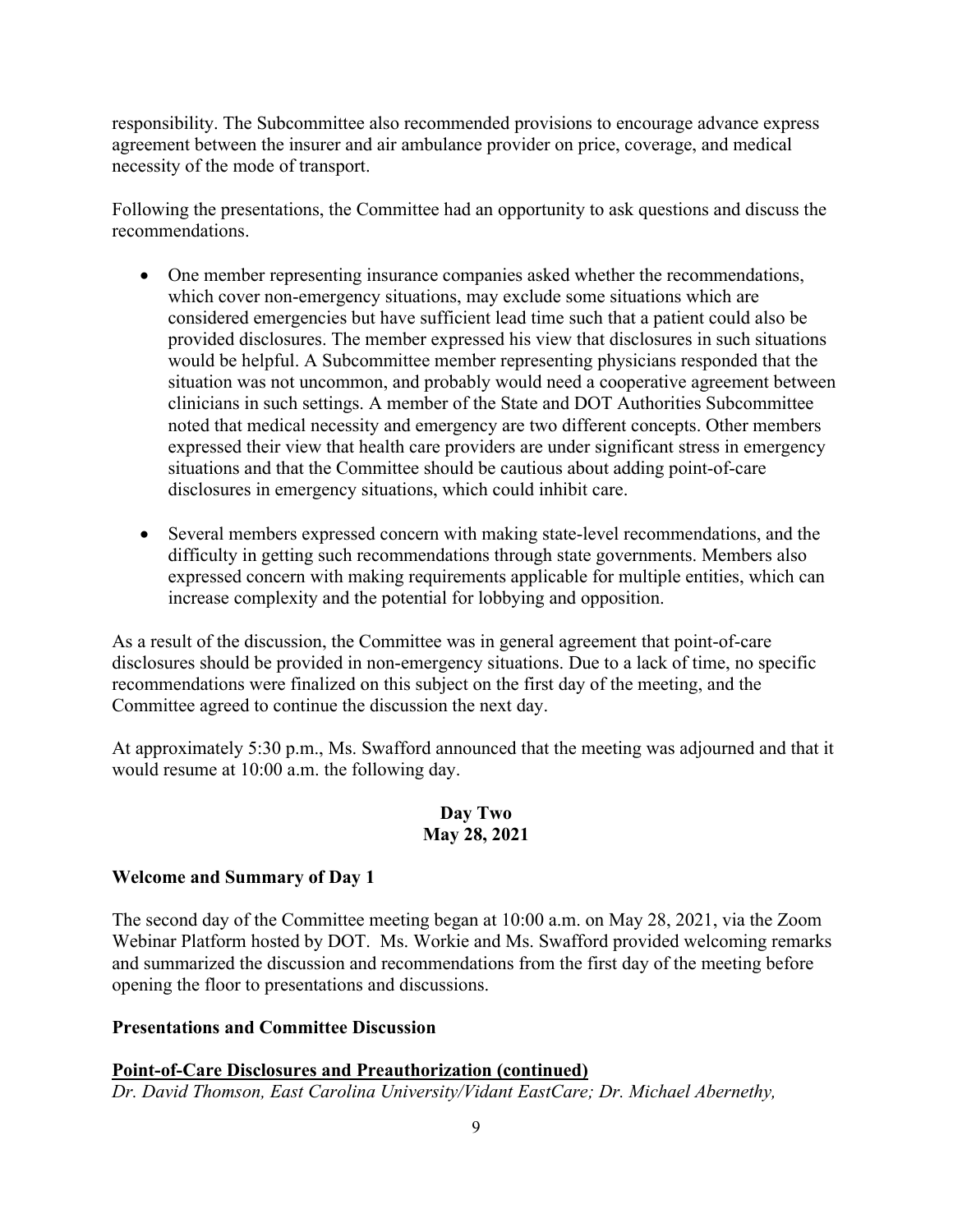### *University of Wisconsin; Thomas Cook, Global Medical Response*

In continuing the discussion from the prior day, some members of the Committee had discussed the possibility of whether disclosure recommendations should apply to more than nonemergency situations; however, the Committee did not agree to this change. The Committee approved the following recommendation:

**Recommendation #5:** The Advisory Committee agrees that point-of-care disclosures should be provided in non-emergency situations. The Advisory Committee recommends that states (through NCOIL and/or NAIC) develop requirements for point-of-care disclosures and preauthorization in non-emergency situations.

#### **Claims-Related Disclosures – Presentations and Discussions**

*Rogelyn McLean, HHS; Dr. Kevin Hutton, Retired Air Medical Executive*

Dr. Hutton gave a presentation on the Disclosure Subcommittee's recommendations for claimsrelated disclosures. Dr. Hutton expressed his view that pre-purchase and point-of-care disclosures were not readily absorbed or understood by patients, and that the period after care during which claims are made is when a patient is more likely to read disclosures. He noted that the Subcommittee made recommendations for both air ambulance providers and payors to provide disclosures during the claims-related time period, including information on payment, coverage, full denial information, appeal rights, and preauthorization. Dr. Hutton said that the payor disclosures should be easy to understand and separate from the Explanation of Benefits, and payors should explain in more detail why claims are denied (including the reasons for denials of medical necessity and for partial payments). Dr. Hutton also noted that the Subcommittee made a recommendation regarding informing patients about direct payments to them (i.e. instances where the payor sends a check directly to the patient to pay the provider), but he also noted that the NSA may obviate the need for such a disclosure.

Ms. McLean followed Dr. Hutton's presentation by addressing the intersections between the claims-related disclosure recommendations and the NSA. She stated that there was no direct NSA corollary for the payor-to-patient disclosure recommendations explaining claim denials, but she added that under NSA Sections 102 and 105, insured patients will only need to pay the innetwork amount, so the Subcommittee's recommendation might need to be adjusted before adoption by the full Committee. She agreed with Dr. Hutton that Section 102, which prohibits payments to patients, supersedes the Subcommittee's recommendation for disclosures regarding direct-to-patient payments. On payor-to-provider disclosure recommendations, Ms. McLean noted that the Subcommittee's recommendation is for the plan to disclose enough information to providers to allow them to understand the payor's action and how to challenge the action. She noted that a possible corollary exists in NSA Section 110, which provides for an external review of all adverse benefit determinations, but she added that this external review may be focused on benefiting the patient and less the provider. Ms. McLean commented that the Committee may want to consider the extent this may be relevant to medical necessity disputes after the patient is taken out of the middle and air ambulance providers challenge medical necessity denials with the payor. Ms. McLean also noted that on the Subcommittee's recommendations for air ambulance provider disclosures to patients, NSA Section 105 might have an impact due to its prohibition on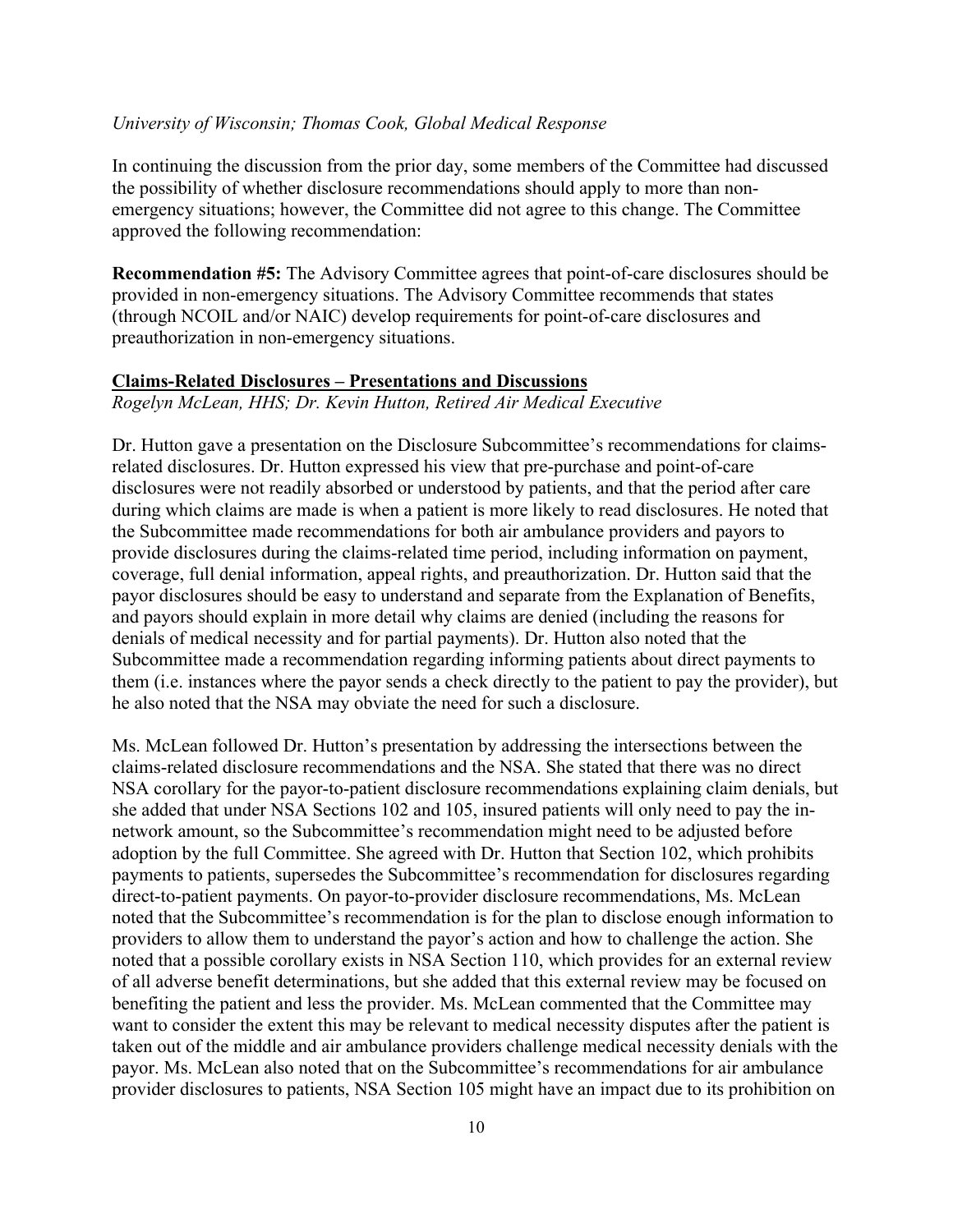balance billing. She added that Section 112 also requires good faith estimates for non-emergency services, and Section 104 requires providers to make publicly available information on patient rights regarding balance billing.

Following the presentation, the Committee engaged in a discussion on the Subcommittee's recommendations.

- Several members commented that they were supportive of a more detailed disclosure regarding a medical necessity denial going to both the patient and provider. They suggested that, instead of the Subcommittee's recommendation that different disclosures with differing levels of information be provided to patients and providers, the same level of detail should be provided to both entities. The members noted that a uniform disclosure for both could add clarity and decrease the administrative burden.
- There was some agreement that the existing document provided by payors, the Explanation of Benefits (EOB), is not clear for patients, and there was discussion about whether the EOB could be improved and made more understandable to patients.
- Members also discussed EHB and whether air ambulance services should be specifically included as an EHB. According to one member representing air ambulance providers, if air ambulance services are considered an emergency service that is an EHB, then a disclosure explaining a denial of medical necessity would not be required. Other members disagreed and indicated that there still could be medical necessity denials.
- Several members then recommended that the Committee consider the Disclosure Subcommittee's claims-related disclosures as a whole and not piecemeal.

Following the discussion, the Committee approved the following recommendations, with the DOT and HHS representatives abstaining from voting to the extent the recommendations impacted federal law:

**Recommendation #6:** The Advisory Committee adopts the Disclosure Subcommittee's recommendations for payors to make claims-related disclosures to patients and air ambulance providers, as set forth in Recommendation 2.4.1 of the Disclosure Subcommittee Report, with a slight modification: the payor disclosures recommended by the Disclosure Subcommittee to air ambulance providers and patients should be the same. The Disclosure Subcommittee had recommended the content of the disclosure differ depending on whether the disclosure is to the patient or provider.

**Recommendation #7:** The Advisory Committee adopts the Disclosure Subcommittee's recommendations for DOT (or HHS) to issue rulemaking requiring air ambulance providers to make claims-related disclosures to patients as set forth in Recommendation 2.4.2 of the Disclosure Subcommittee Report.

**Recommendation #8:** The Advisory Committee recommends that states (through NCOIL and/or NAIC) develop recommendations on how to add clarity to the Explanation of Benefits (EOB)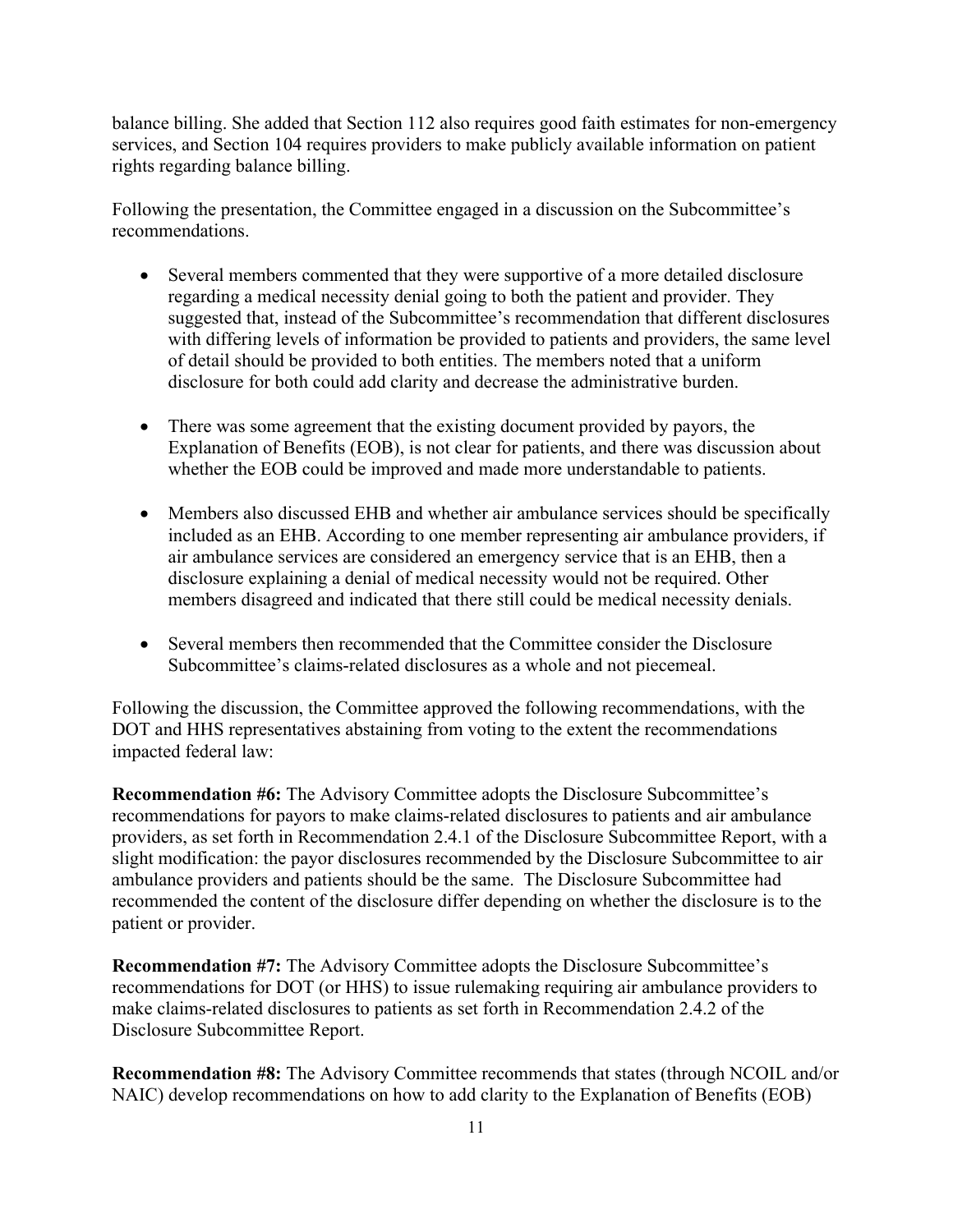process. The Advisory Committee further recommends that states submit these recommendations to HHS, and that HHS consider these recommendations for potential rulemaking.

**Recommendation #9:** The Advisory Committee recommends that HHS initiate rulemaking or issue guidance to make clear that "Emergency Services" under section 1302(b)(1)(B) of the Affordable Care Act specifically includes emergency air ambulance services.

## **Distinction Between Air Transportation and Non-Air-Transportation Charges – Presentations and Discussions**

*Kyle Madigan, DHART; Ed Marasco, Quick Med Claims*

Mr. Marasco gave a presentation on the Disclosure Subcommittee's decision not to recommend that air transport and non-air transport charges be distinguished, noting the impact on all stakeholders. Mr. Marasco noted that the NSA does require air ambulance companies to submit cost information, but the NSA does not address charge differentiation, as considered by the Subcommittee.

The Committee then agreed to the following position (with DOT and HHS abstaining):

**Recommendation #10:** The Advisory Committee agrees with the Disclosure Subcommittee's decision not to recommend that air ambulance provider distinguish between air transport and non-air transport charges. The Advisory Committee recommends that air ambulance providers not be required to distinguish air transport and non-air transport charges.

**Federal and State Independent Dispute Resolution (IDR) – Presentations and Discussions** *Chris Myers, Air Methods; John Haben, UnitedHealth Group; Ray Pickup, WCF Insurance; Jon Godfread, State of North Dakota*

Mr. Myers, Mr. Haben, and Mr. Pickup summarized the Balance Billing Subcommittee's recommendation for a comprehensive federal IDR system to resolve disputes between out-ofnetwork air ambulance providers and payors. They also noted that the NSA contains a comprehensive IDR system.

They explained that in general, under both systems, if a payor disagrees with the out-of-network air ambulance provider about the amount to be paid, then the payor must provide either an initial payment or a notice of non-payment. Both systems then allow for a negotiation period; if negotiations fail, then either party may initiate IDR. During the IDR process, the dispute resolution entity (DRE) determines the amount to be paid after reviewing each party's proposals and a number of enumerated factors. Both systems explain how the DRE is chosen, set a mechanism for paying the DRE's costs, and provide that the DRE's decision is generally legally binding. Both systems would not apply to Medicare, Medicaid, or workers' compensation insurance, all of which already ban balance billing.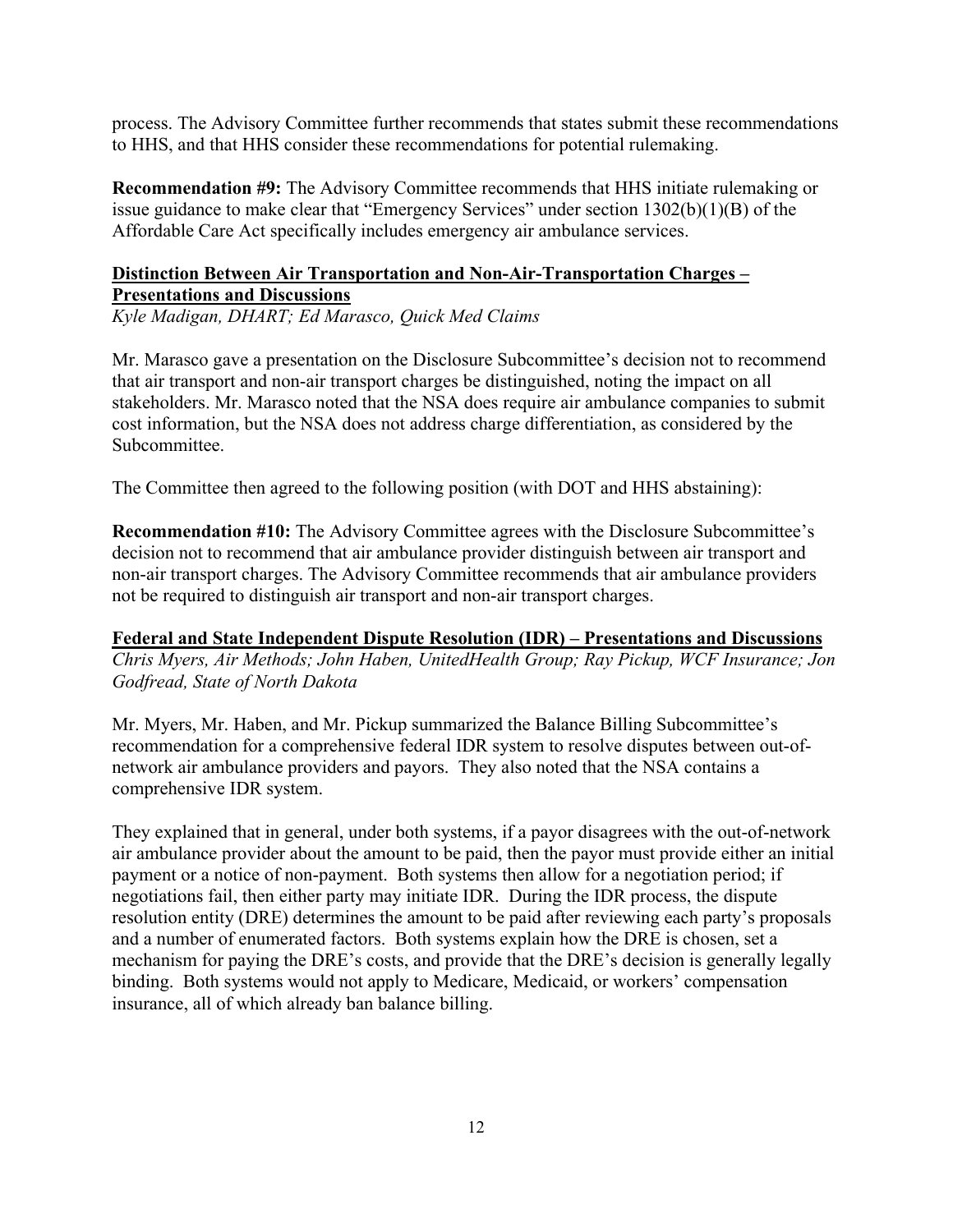The presenters explained the key differences between the two systems as follows:

| <b>NSA's IDR system</b>                               | <b>Subcommittee's Proposed IDR System</b>            |
|-------------------------------------------------------|------------------------------------------------------|
| Balance billing is prohibited directly by             | As a condition of entering IDR, the air              |
| statute, not as part of IDR.                          | ambulance provider must agree to not balance         |
|                                                       | bill the patient; likewise, the payor must agree     |
|                                                       | to hold the patient harmless for amounts             |
|                                                       | beyond the patient's copayment amount,               |
|                                                       | coinsurance rate, or deductible with respect to      |
|                                                       | such air ambulance services.                         |
| DRE may choose an appropriate award                   | "Baseball-style" IDR system where the DRE            |
| amount after considering numerous factors.            | must choose one of the two sides' proposals.         |
| DRE selects the party to pay costs.                   | The non-prevailing party is responsible for          |
|                                                       | the DRE's costs.                                     |
| When determining the amount of the award,             | When determining the amount of the award,            |
| the DRE <i>must</i> consider one set of enumerated    | the DRE <i>should</i> consider a non-exhaustive list |
| factors; <i>may</i> consider a second set of factors; | of factors.                                          |
| and <i>must not</i> consider a third set of factors.  |                                                      |
| No provision for determining whether the              | DRE should consider whether the transport            |
| transport was medically necessary.                    | was medically necessary. A transport is              |
|                                                       | presumed medically necessary if it meets             |
|                                                       | certain criteria. The payor may overcome the         |
|                                                       | presumption by establishing that the criteria        |
|                                                       | were not satisfied.                                  |

Next, Commissioner Godfread summarized the State and DOT Authorities Subcommittee's recommendation for state-level IDR systems as an alternative to federal IDR. Mr. Godfread explained that States have the authority to compel IDR participation by insurers, but not by air ambulance providers. He noted that the State and DOT Authorities Subcommittee's DRE would award a "reasonable rate" after considering the presentations of both parties.

After the presentations, the DFO opened the discussion with the question of whether the Committee should recommend amendments to the NSA's IDR system.

• Costs and Qualifications of DRE

A member of the Disclosure Subcommittee stated that under the NSA as it stands, it will be difficult to find qualified DREs. He also argued that if starting up the IDR program is lengthy or expensive, then the parties will have to continue with their negotiation practices. He argued that IDR generally delays payment, which has a large effect on a provider's DRO (Days Revenue Outstanding). He argued that during the IDR process, payors should put their payments into escrow, rather than holding on to the money directly, as a means of incentivizing the payor to pay sooner. The Committee did not vote on these issues.

• Factors for the DRE to Consider: Payments to Other Providers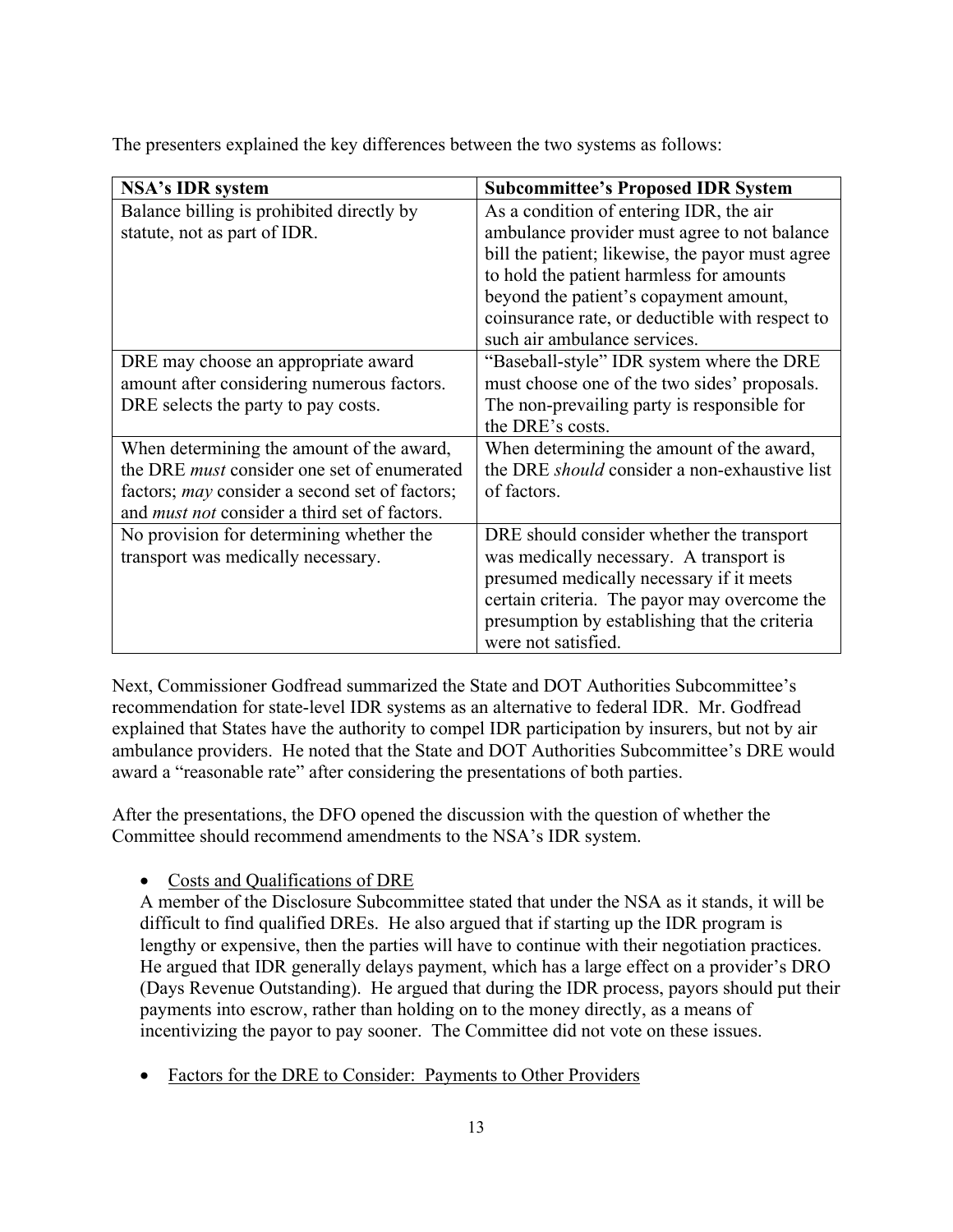A Committee member representing air ambulance providers noted that the Balance Billing Subcommittee included a recommendation that the DRE should consider "amounts paid to other providers or suppliers, both in- and out-of-network, by or on behalf of the payor, provided confidentially, for similar services in the same geographic area, including any relevant context such as type of business model (e.g., hospital based, hybrid, and independent)" when determining the appropriate amount of an award. He argued that the NSA should include such a provision. A member of the State and DOT Authorities Subcommittee representing providers of payment systems agreed, and stated that the DRE should also consider whether or not the air ambulance provider is subsidized (e.g., by taxes, charity/foundations, or by a hospital system as part of a "loss-leader" program). The initial vote was seven "yes" (Abernethy, Connors, Godfread, Haben, Montes, Myers, and Pickup) to three "no" (Judge, Lennan, and Madigan). At the conclusion of Day 2, as the recommendations were printed and displayed for the Committee, Mr. Haben and Mr. Godfread changed their vote and objected to the recommendation, to the extent that it included consideration of payments to out-of-network providers. Mr. Myers then objected to the extent that the recommendations would exclude consideration of payments to out-ofnetwork providers. Ultimately, the Committee did not reach consensus on this recommendation regarding payments to other providers.

Factors for the DRE to Consider: Medical Necessity

A Committee member representing physicians and a member of the State and DOT Authorities Subcommittee representing providers of payment systems noted that the NSA does not include a medical necessity provision. The Committee member representing physicians suggested that the Committee should adopt the provision regarding medical necessity, found in both the Balance Billing Subcommittee and State and DOT Authorities Subcommittee, that there should be a rebuttable presumption that a transport was medically necessary so long as the transport met certain neutral criteria. A majority of the Committee voted "yes," with Mr. Montes and Dr. Abernethy voting "no," and with DOT and HHS abstaining as the recommendation implicated changes to federal law.

**Recommendation #11:** The Advisory Committee recommends that HHS should issue a regulation addressing medical necessity within the IDR process. Specifically, within the IDR process, there should be a rebuttable presumption that the air ambulance service was medically necessary, but an insurer can overcome that presumption by first presenting evidence that either the third-party first responder/medical professional who requested the transport was not a neutral third party, or that the air ambulance provider did not act in good faith.

The Committee then adjourned for lunch.

#### **Afternoon Session**

The afternoon session commenced at 1:30 p.m. with the Committee resuming their discussion of IDR issues.

• Initial Payment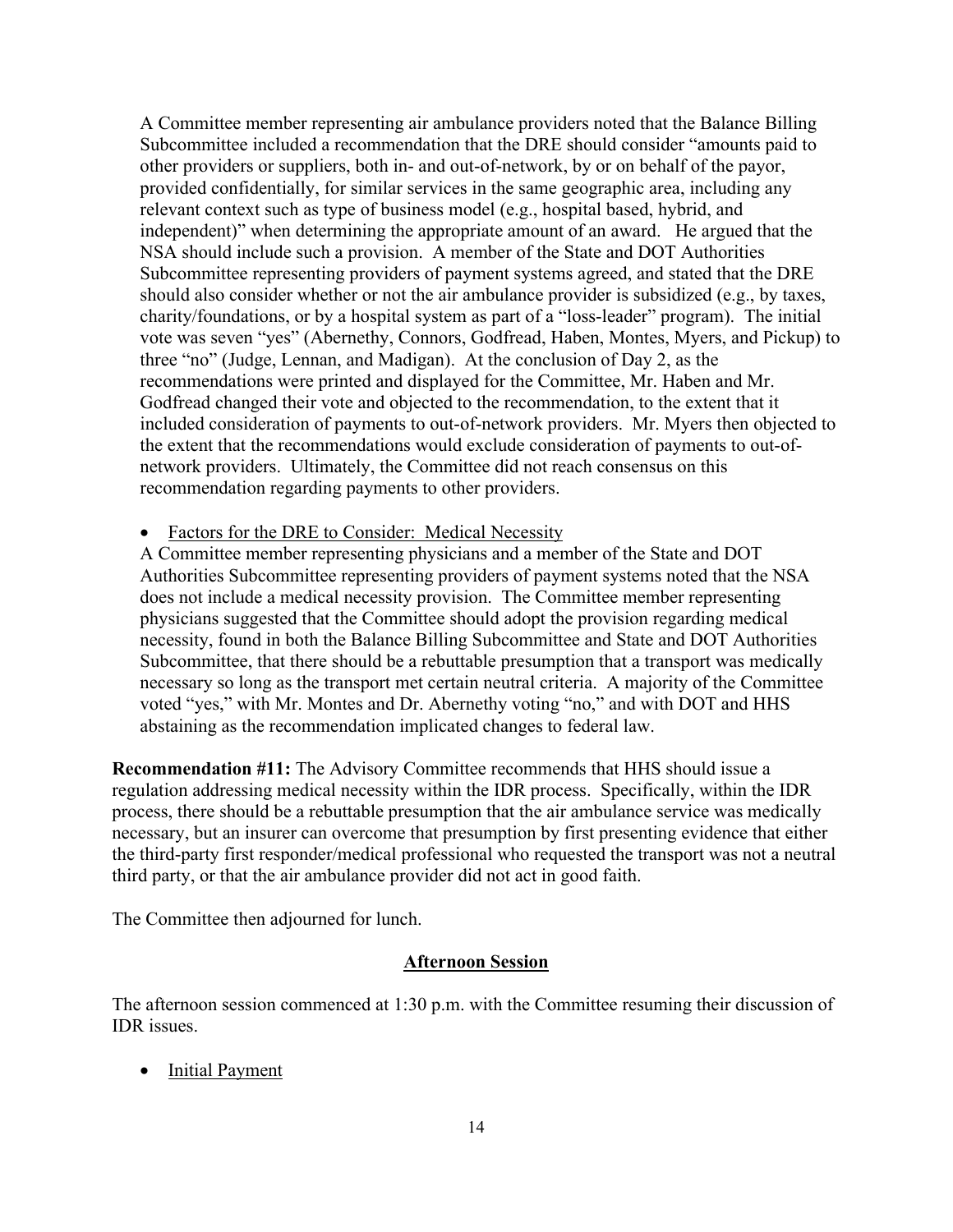The DFO asked if the NSA clarified the amount or method for calculating the payor's initial payment. The speakers responded that the NSA was silent on this point. The Committee agreed that regulations implementing the NSA should define the appropriate initial payment. The Committee discussed several options, including (1) the median in-network rate; (2) the "usual and customary" reimbursement amount; (3) the median of all air ambulance payments from the payor; and (4) an unspecified fixed amount.

The Committee did not come to a consensus as to its own proposed definition of initial payment, but recommended that HHS define the term (with DOT and HHS abstaining as the recommendation implicated changes to federal law):

**Recommendation #12:** The Advisory Committee recommends that HHS define "initial payment" in its IDR rulemaking (relating to the provision that after receiving a bill, the payor must provide an initial payment or a notice of denial of payment). The Advisory Committee did not reach consensus on its own proposed definition of initial payment.

• IDR Fees

Next, the Committee discussed whether regulations implementing NSA should set IDR fees at an amount sufficient to disincentivize the use of IDR. A Committee member representing health insurers contended that private equity firms are building DREs and pushing high volumes of cases through IDR, so high fees could be expensive for both employer groups and smaller air ambulance providers. The Committee did not agree to a recommendation on IDR fees.

### • State **IDR**

The HHS representative noted that it was an open question whether the NSA's federal IDR system would permit state IDR systems. A Committee member representing air ambulance companies remarked that one problem with State IDR systems would be that 30% of air ambulance transports are interstate. The Committee member representing state insurance regulators remarked that in light of the federal IDR system set forth in the NSA, State IDR systems are not advisable because no State would implement such a program. The Committee declined to issue recommendations relating to State IDR systems.

• Before concluding, a Committee member representing managers of employee benefit plans observed that consumers are harmed not only by high out-of-pocket costs, but also by high total costs of air ambulance service. She noted that even though the NSA bans balance billing, high total costs adversely affect consumers because employers must pay higher insurance premiums, which in turn leads to employers being unable to provide larger wage increases. She argued that the Committee should take a broader look at total costs and consider amending the Airline Deregulation Act.

#### **Data Collection – Presentation and Discussion**

*David Motzkin, PHI Air Medical*

Mr. Motzkin noted that the Balance Billing Subcommittee developed extensive recommendations for data to be collected at the federal level to: (a) advance the understanding of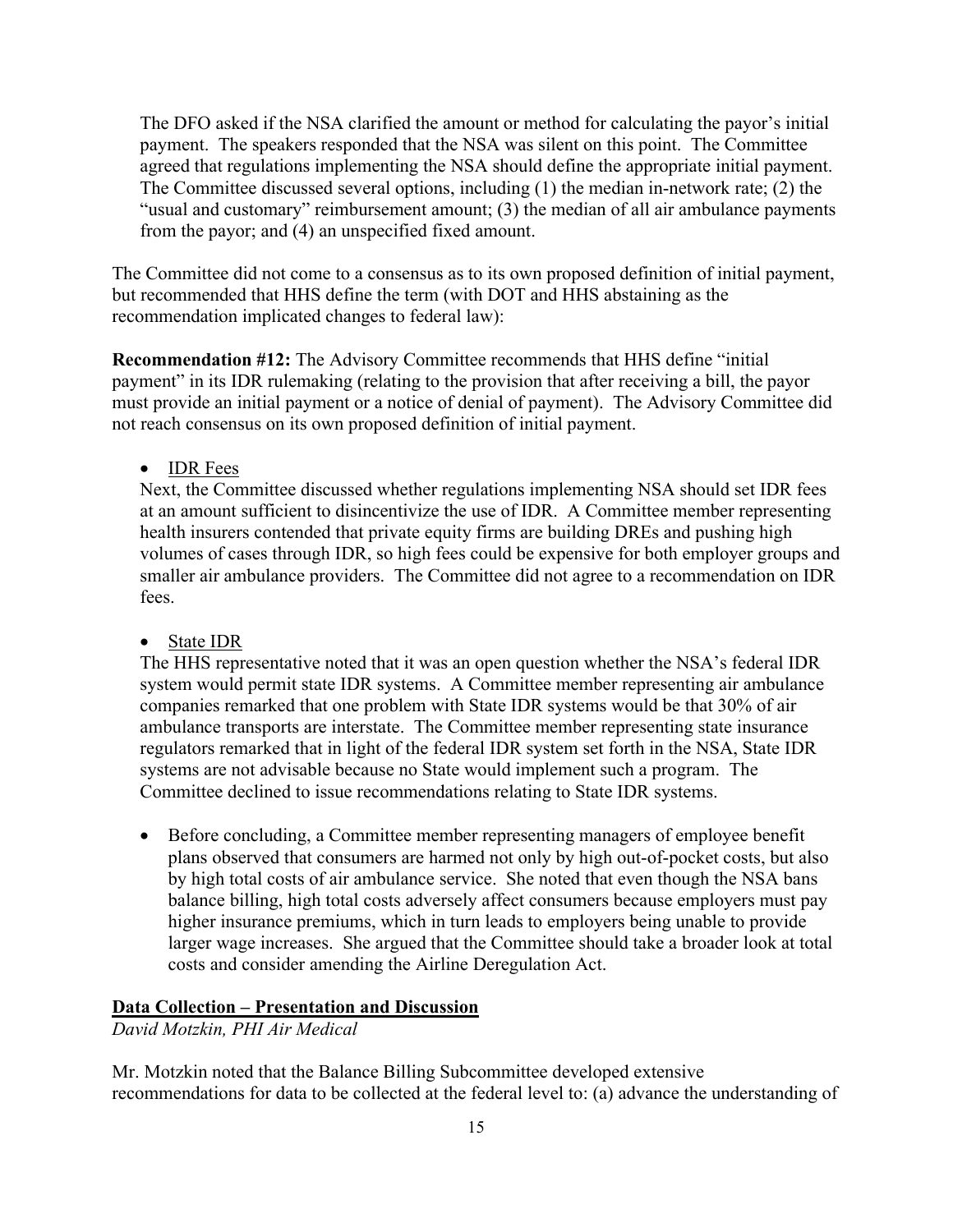the air ambulance industry by policymakers; (b) increase transparency of market conditions impacting air ambulance services; and (c) improve, indirectly, network and contract negotiation between payors and air ambulance providers and suppliers.

The Subcommittee recommended that DOT collect the following data from air ambulance providers and suppliers:

1. Average cost per trip.

2. Air ambulance base rates and patient-loaded statute mileage rates.

3. Ancillary fees for specialty services, like neonatal, cardiac, and "other" (e.g., specialized medicines like snakebites in rural areas).

4. Reimbursement data aggregated by payor type (Medicare, Medicaid, self-funded, private insurance) and per transport, based on median rate and ZIP code. Data regarding private insurance should be further identified by provider type (hospital-sponsored program, municipality-sponsored program, hospital-independent partnership (hybrid) program, or independent program).

5. Alternate revenue sources (e.g., subsidies or membership programs) broken down per transport for reporting purposes.

6. Volume of transports, segregated by aircraft type (fixed wing and rotary wing) and takeoff ZIP code for government purposes, or for public use when aggregated with other data.

7. Market share for air transport, obtained from the FAA certificate holder and identifying the certificate holder's parent company.

8. Market share for health care, by looking at the program type for the FAA certificate holder.

Mr. Motzkin explained that the Balance Billing Subcommittee started with the suggested data collection elements found in Section 418 of the FAA Act, but then amended those elements as necessary to meet the purposes listed above. Mr. Motzkin noted that the Balance Billing Committee recommended that any public display of the data should be aggregated in ways that avoid antitrust concerns. He noted that a 2012 public release of disaggregated Medicare allowed providers to see each other's charges, leading to an unintended "race to the top."

Next, Mr. Motzkin explained that the NSA also requires HHS, in conjunction with DOT, to collect data on many aspects of air ambulance service and payments, with the results published in a unified report.

The DFO opened the issue to discussion.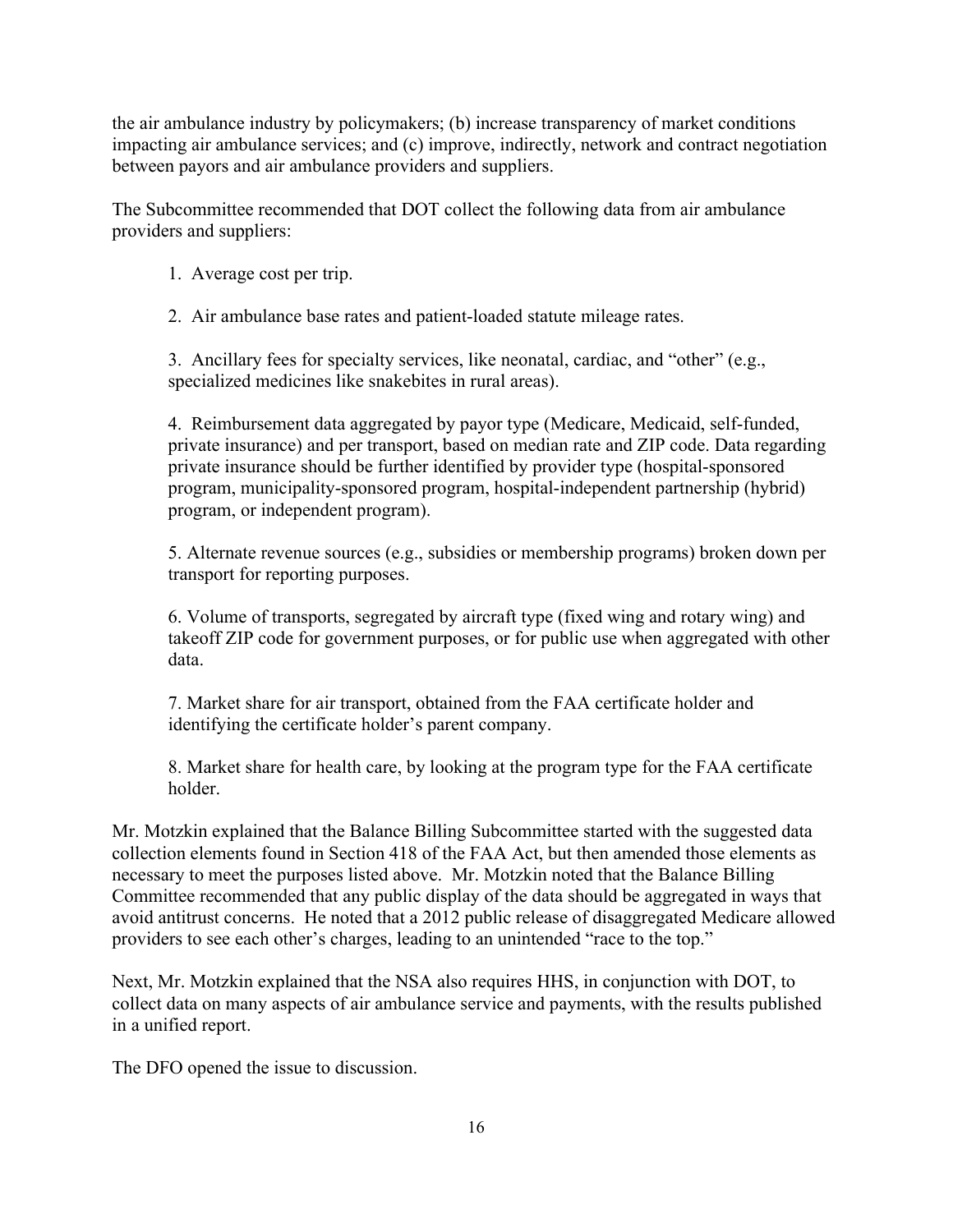• A Committee member representing managers of employee benefit plans noted that the NSA requires the development of a shopping tool. In response to a question by a Committee member representing air ambulance companies, Mr. Motzkin noted that the Balance Billing Subcommittee's recommendation calls for collection of more data than is required by the NSA, because the primary purpose was to educate lawmakers.

The Committee voted unanimously to adopt the Subcommittee's data collection recommendations in full, with DOT and HHS abstaining because the matter implicated federal law:

**Recommendation #13:** The Advisory Committee adopts the recommendations from Chapter 5 of the Balance Billing Subcommittee report relating to data collection.

#### **Definitions – Presentations and Discussion**

*Ray Pickup, WCF Insurance; Ami Lovell, DOT*

The Committee heard presentations from Ray Pickup, WCF Insurance, and Ami Lovell from the U.S. Department of Transportation, regarding definitions that the Balance Billing Subcommittee and State and DOT Authorities Subcommittee recommended that the Advisory Committee should advance as part of the Committee's final report.

In his presentation, Mr. Pickup explained that Section 418(d)(5) of the FAA Act requires the Committee's recommendations to include "definitions of all applicable terms that are not defined in statute or regulations." He noted that all three Subcommittees included appendices with "contextual definitions" of terms used in their recommendations, but that the Subcommittees only recommended that the Committee adopt definitions of three terms.

Mr. Pickup discussed definitions for two of those terms— "balance billing" and "surprise billing"—that were proposed by the Balance Billing Subcommittee and the State and DOT Authorities Subcommittee. Mr. Pickup noted that the NSA does not use an exact definition for either of those terms.

A definition for "balance billing" was proposed by both Subcommittees. The Balance Billing Subcommittee defined "balance billing" as a medical bill from an out-of-network provider or supplier for the portion of the provider or supplier's charge that is not covered by the patient's commercial health insurer or self-funded employer health plan, calculated as the difference between the provider or supplier's charge and the amount allowed by the payor and the patient's coinsurance and/or deductible. The State and DOT Authorities Subcommittee stated that "balance billing" is when an out-of-network provider sends a bill to a commercially-insured consumer for the difference between (a) the out-of-network provider's billed charge for covered services rendered and (b) the allowable amount for such covered services under the commercially-insured consumer's health insurance plan.

A definition for "surprise billing" was also proposed by both Subcommittees. The Balance Billing Subcommittee defined "surprise billing" as when a patient receives an unanticipated bill for the difference between an out-of-network provider or supplier's charges and the amount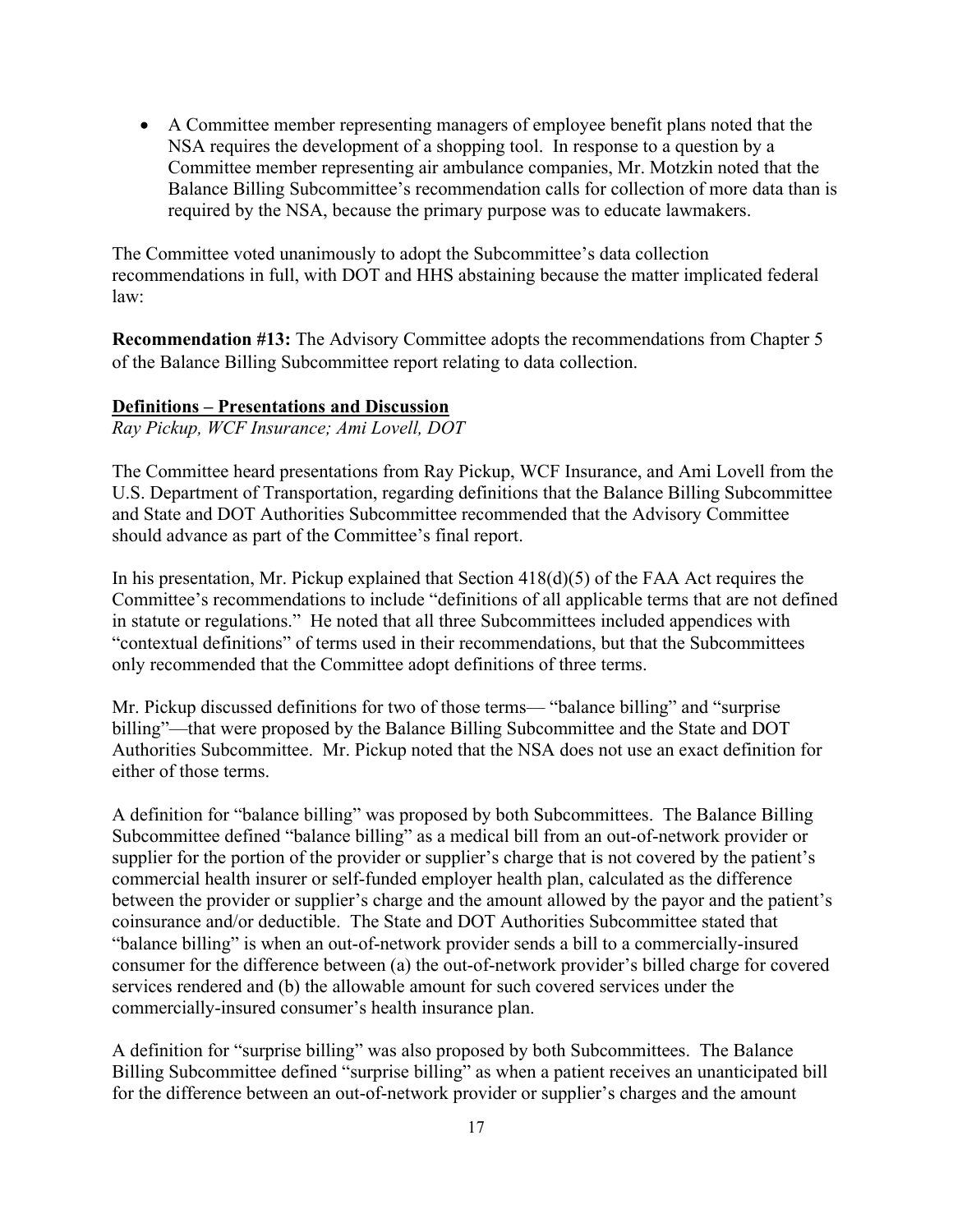covered by the patient's health insurance. The Subcommittee noted that in the case of air ambulance services, a surprise medical bill can arise in an emergency when the patient does not have the ability to select the air ambulance provider. The State and DOT Authorities Subcommittee stated that "surprise billing" means (a) with respect to an emergency air medical transport, either (i) a balance bill received by a consumer or (ii) a provider's bill received by a consumer for air medical transport that was denied by the consumer's health insurance; or (b) with respect to a non-emergency air medical transport, either a balance bill or a provider's bill received by a consumer after a pre-authorization for the air medical transport has been obtained.

Ms. Lovell, in her presentation, noted that the State and DOT Authorities Subcommittee recommended that the Committee adopt a definition of the term "network adequacy." Ms. Lovell explained that the Subcommittee defined "network adequacy" to refer to a health plan's availability to deliver the benefits promised by providing reasonable access to a sufficient number of in-network air ambulance providers. Ms. Lovell noted that the NSA does not define "network adequacy."

Following these presentations, Ms. Workie moderated a discussion among the Committee members as to whether the definitions should be advanced as part of the final report and what agency(s) should be responsible for promulgating rules defining these terms.

- Two Committee members advocated in favor of adopting all of the "contextual" definitions" contained in the Subcommittees' glossaries, in addition to the specific definitions the Subcommittees had asked the committee to adopt.
- A Committee member asked whether the Affordable Care Act defines "network adequacy" and the HHS representative said that it does not, but that the statute and regulations include network adequacy standards that would inform a definition.
- A representative of air ambulance providers noted that both insurance companies and providers had to be incentivized to reach in-network agreements and recommended that the Committee define "network adequacy" for that reason. A State insurance regulator argued against adopting a definition of "network adequacy."

All Committee members voted in favor of defining the terms "balance billing" and "surprise billing," with DOT and HHS abstaining from the vote. Nine Committee members (Abernethy, Connors, Battaglino, Judge, Lennan, Madigan, Montes, Myers, Pickup) voted in favor and two Committee members (Haben and Godfread) voted against defining the term "network adequacy," with DOT and HHS abstaining from the vote. At the conclusion of the discussion, the Committee made the following recommendations:

**Recommendation #14:** The Advisory Committee recommends that DOT and HHS define "surprise billing," "balance billing," and "network adequacy" when issuing rulemakings relating to air ambulance operations, using the definitions set forth in the reports of the Balance Billing Subcommittee and the State and DOT Authorities Subcommittee.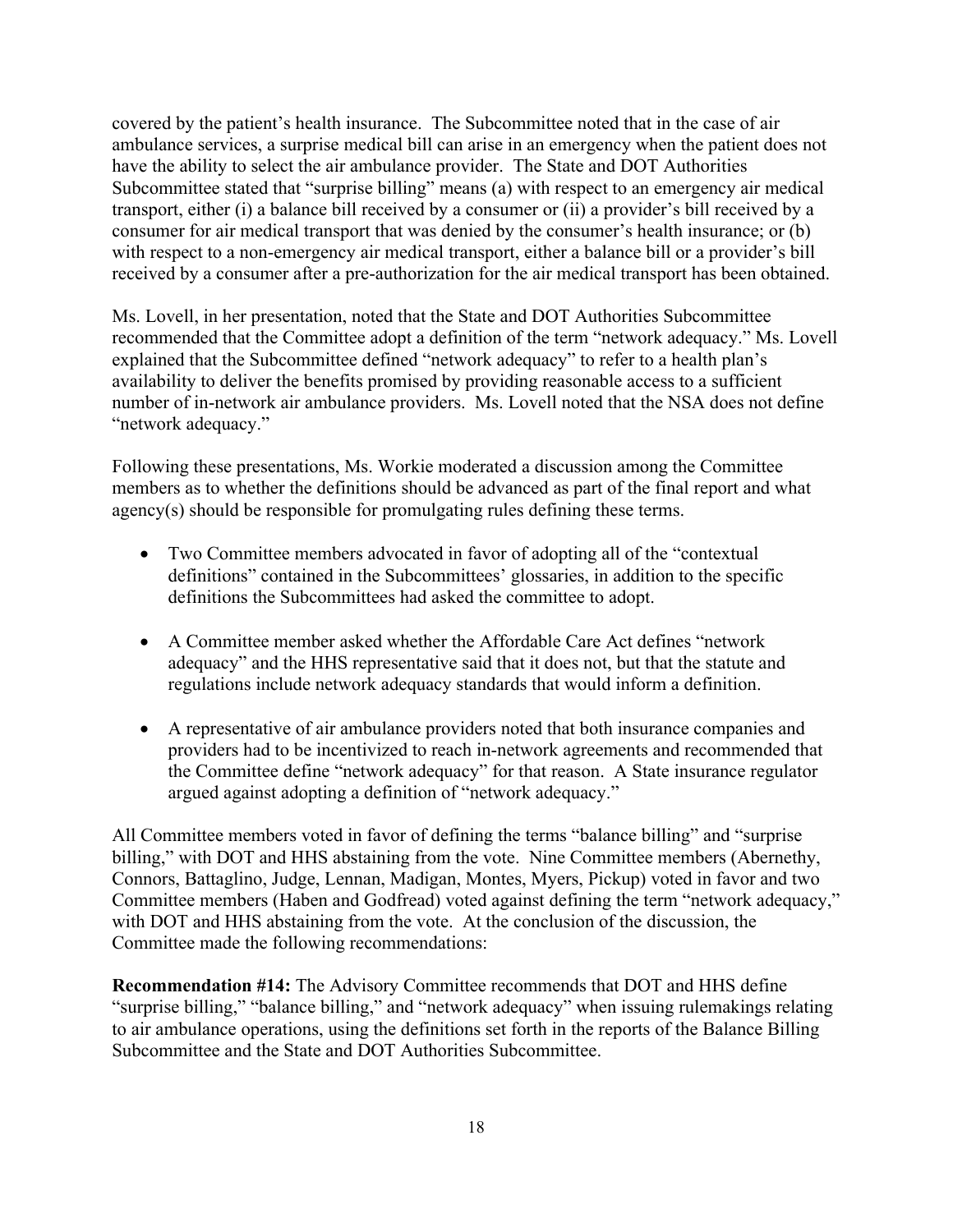### **Best Practices for Contract and Network Negotiation – Presentations and Discussions** *David Motzkin, PHI Air Medical*

Mr. Motzkin provided a presentation on the Balance Billing Subcommittee's recommendation for a set of voluntary best practices for improved contract and network negotiation payors and air ambulance providers. Mr. Motzkin explained that Section 418 of the FAA Act directed the Committee to develop recommendations on "options, best practices, and identified standards to prevent instances of balance billing such as improving network and contract negotiation." The Subcommittee recommended that:

- Air ambulance providers, suppliers, and payors should engage in contract or network negotiations for the purpose of agreeing on a fair, reasonable, and market-based reimbursement rate;
- Air ambulance providers, suppliers, and payors should negotiate in a transparent manner by sharing their financial information on a confidential basis, to validate the financial baseline needed to establish a fair, reasonable, and market-based reimbursement rate; and
- Air ambulance providers and suppliers should present information to payors demonstrating sound business management and competitiveness with other market participants.

The DFO opened the issue to discussion.

- A Committee member representing health insurers noted that under the NSA, one of the factors for the DRE to consider is the extent to which the parties have entered into good faith network negotiations.
- A Committee member representing air ambulance operators suggested that the recommendation should include the phrase "good faith."
- The DFO asked how these recommended best practices should be transmitted to payors and providers. Certain Committee members suggested that various industry organizations (such as the American's Health Insurance Plans, or the Association of Air Medical Services) could relay the recommendation. Other members expressed the view that identifying organizations to transmit the message was not necessary in light of extensive industry interest in the Committee's work.

The Committee voted unanimously to adopt the Balance Billing Subcommittee's recommendation, with the addition of "good faith."

**Recommendation #15:** The Advisory Committee adopts the recommendations from Chapter 4 of the Balance Billing Subcommittee report relating to best practices for network and contract negotiation, with the inclusion of the phrase "good faith" in the first recommendation: Air ambulance providers, suppliers, and payors should engage in *good faith* contract or network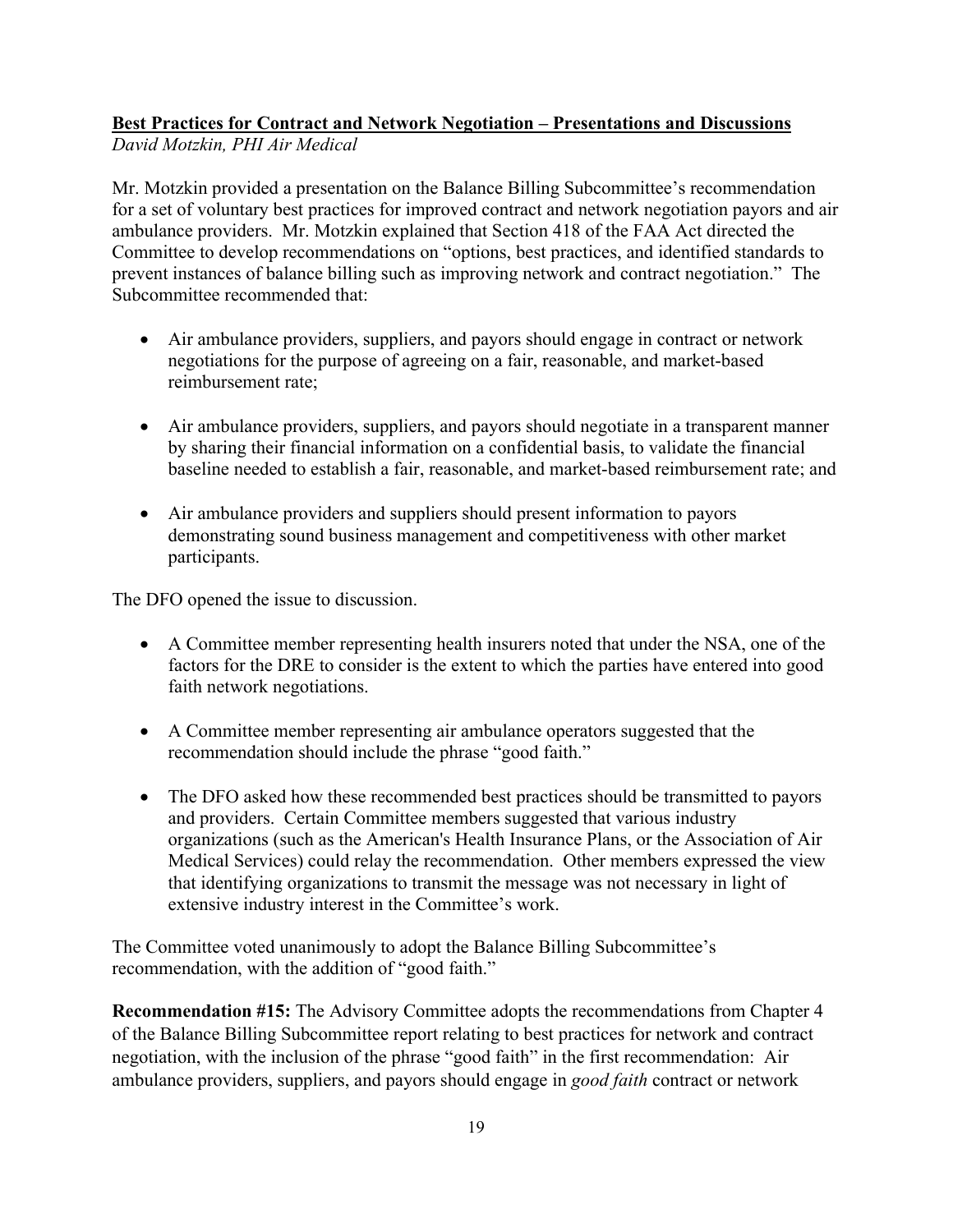negotiations for the purpose of agreeing on a fair, reasonable, and market-based reimbursement rate.

### **Best Practices for Air Ambulance Subscription Services – Presentations and Discussions** *Asbel Montes, Acadian Ambulance*

Mr. Montes presented on the Disclosure Subcommittee's recommendations for disclosures on air ambulance subscription services. He noted that the Subcommittee recommended that relevant stakeholders develop best practices for disclosures on several subjects related to such programs, but he added that the NSA may make some of the subjects unnecessary.

Following the presentation, the DFO opened the discussion by asking the members whether an explanation of subscription services was still necessary if the NSA eliminates most balance billing.

- A member representing air ambulance companies responded that subscription programs will continue to exist despite the NSA. He added that the larger issue is that there is a marketplace for such services that is completely unregulated. The member noted that the best practices proposed by the Disclosure Subcommittee do not go far enough in regulating the issue because there is no legal oversight. He also said that due to the ADA, only DOT can oversee such programs. He also pointed to the problem of biased sales of memberships, where, for example, an air ambulance provider could sell subscriptions to fire departments so that those departments will call on the provider in emergencies. The DFO responded that subscription programs could be part of DOT's mandate to consider unfair or deceptive practices on this subject.
- A member of the Balance Billing Subcommittee, representing air ambulance companies, disagreed that subscription programs are unregulated. He commented that most states have governance over these programs.
- Another member, representing state insurance regulators, responded that his state attempted to regulate subscription programs but were preempted by the ADA. He added that he would be supportive of DOT defining such programs as insurance or otherwise excluding such programs from ADA preemption. Other members agreed that such programs need to be regulated. The DFO reiterated that DOT has the authority to prohibit unfair or deceptive practices in air transportation, but does not have the expertise or authority to dictate whether such programs qualify as insurance. In response to the Balance Billing Subcommittee member's assertion that states regulate these programs, the DFO invited the member to submit information on what states are doing in this area to the Committee's report.

Following the discussion, a majority of the Committee agreed to the following recommendation, with four members, including the DOT and HHS representatives, abstaining.

**Recommendation #16:** The Advisory Committee recommends that DOT clarify whether states are preempted from taking action on airline subscription programs. If states are preempted in this area, the Advisory Committee recommends that DOT conduct oversight over these programs.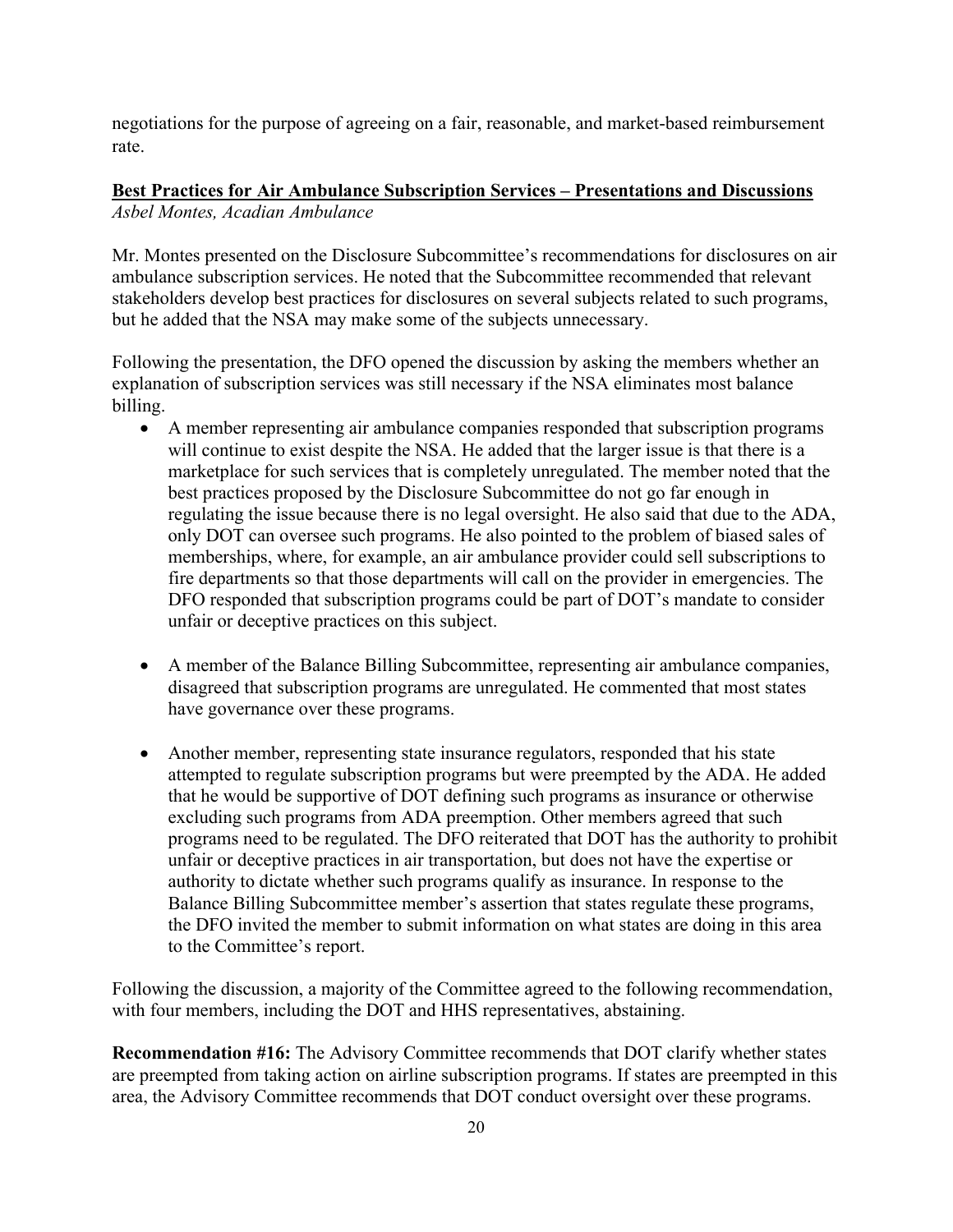After the vote, the Committee took a 10-minute break.

### **Medicare Reimbursement Study – Presentations and Discussions**

*Susan Connors, Brain Injury Association of America*

Ms. Connors provided a presentation on the recommendation of the Balance Billing Subcommittee regarding a Medicare reimbursement study. She explained that Medicare set its air ambulance fee schedule in 2002, and that HHS has expressed the view that it currently lacks the statutory authority to adjust that schedule. She noted that Medicare's reimbursement rates are generally considered to be below the provider's cost, and that Medicare prohibits the provider from balance billing the patient. She also explained that under-reimbursement by Medicare is widely understood to drive increased prices elsewhere in the air ambulance payment system. As a result, the Balance Billing Subcommittee recommended "that legislation be enacted to require the U.S. Department of Health and Human Services to: (i) study Medicare rates for air ambulance services; and (ii) take steps to increase the reimbursement rates for air ambulance services, if warranted, upon conclusion of the study. The Subcommittee also recommends that the study should be based on actual cost data."

The DFO then opened the issue to discussion.

- A Committee member representing air ambulance companies asked about the definition of "actual cost data." The DFO responded that the Balance Billing Subcommittee's definition of cost is set forth in its report. Another Committee member representing air ambulance companies remarked that per-transport costs are inflated as a result of a greater number of helicopters in use. A Committee member representing patient advocacy groups suggested that cost should be interpreted broadly to include the NSA's definition, the Subcommittee's definition, and volume of transports. The DFO noted that the Balance Billing Subcommittee already broadly defined cost as "the whole of financial liabilities incurred by the provider or supplier, including, but not limited to" seven enumerated elements.
- The HHS representative stated that at present, HHS is empowered to conduct research on Medicare reimbursement rates using existing data, but that HHS lacks authority to collect new data or adjust those rates absent Congressional authorization.

The Committee voted to adopt the Subcommittee's recommendation, using a broad definition of "cost" (with DOT and HHS abstaining):

**Recommendation #17:** The Advisory Committee recommends that legislation be enacted to require HHS to: (i) study Medicare rates for air ambulance services; and (ii) if warranted, for HHS to take steps to increase the reimbursement rates for air ambulance services upon conclusion of the study. The Committee also recommends that the study should be based on actual cost data, with "cost" including (1) the definition of cost as set forth in the Balance Billing Subcommittee's recommendation; (2) cost elements set forth in Section 106 of the No Surprises Act; and (3) volume of transports.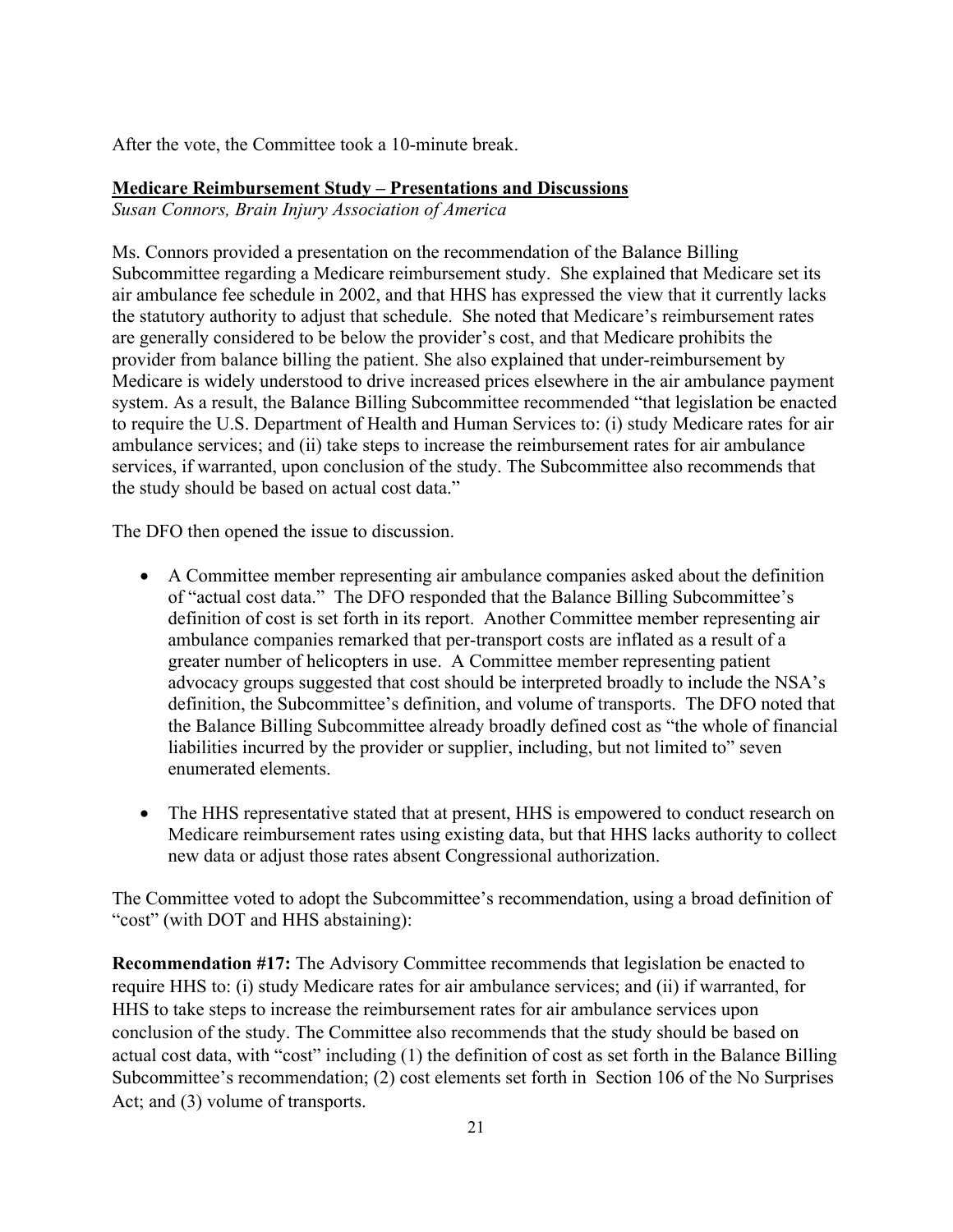### **DOT Hotline Funding – Presentations and Discussions**

*Elizabeth Battaglino, HealthyWomen*

Ms. Battaglino made a presentation regarding a recommendation proposed by the State and DOT Authorities Subcommittee regarding DOT Hotline funding. She summarized the scope of the DOT Hotline as stated in 49 U.S.C. § 42302, which requires the Secretary of Transportation to "establish a consumer complaints toll-free hotline number for the use of passengers in air transportation and shall take actions to notify the public of  $- (1)$  that telephone number; and  $(2)$ the Internet Web site of the Aviation Consumer Protection Division of the Department of Transportation." She also discussed the amendment to this section provided by Section 419 of the FAA Act, which requires that air ambulance providers include the hotline number on "(1) any invoice, bill, or other communication provided to a passenger or customer of the provider; and (2) its Internet Web site, and any related mobile device application."

She noted that DOT has not set up a toll-free consumer complaint hotline because Congress has not appropriated funds for the hotline. Accordingly, the State and DOT Authorities Subcommittee recommended that Congress appropriate money to DOT to fund the hotline number referenced in section 419 of the FAA Act, and codified at 49 U.S.C. § 42302. The rationale for the recommendation is that the hotline number would be a way for consumers to directly complain to DOT, and for States to refer complaints to DOT.

Ms. Battaglino stated that the recommendation would benefit both air ambulance consumers and consumers of general air transportation services.The hotline would allow DOT to take complaints over the phone in real time. This requires human resources to staff and maintain the hotline. Ms. Battaglino concluded by noting that the No Surprises Act does not address the DOT hotline.

Following this presentation, Ms. Workie moderated a brief discussion among the Committee members as to whether the Committee should advance the Subcommittee's recommendation. At the conclusion of the discussion, the Committee agreed by consensus to advance the Subcommittee's recommendation, with DOT and HHS abstaining from the vote.

**Recommendation #18:** The Advisory Committee recommends adopting the recommendation of the State and DOT Authorities Subcommittee contained in Chapter 6 of the State and DOT Authorities Subcommittee Report relating to funding of the DOT hotline.

### **Wrapup / Summary of AAPB Committee Recommendations; Q&A for Public; Next Steps**

The meeting concluded with the opportunity for final comments from the Committee and the public in attendance.

The DFO then displayed a written summary of all of the Committee's recommendations. As noted above, during this process, the Committee determined that it lacked consensus regarding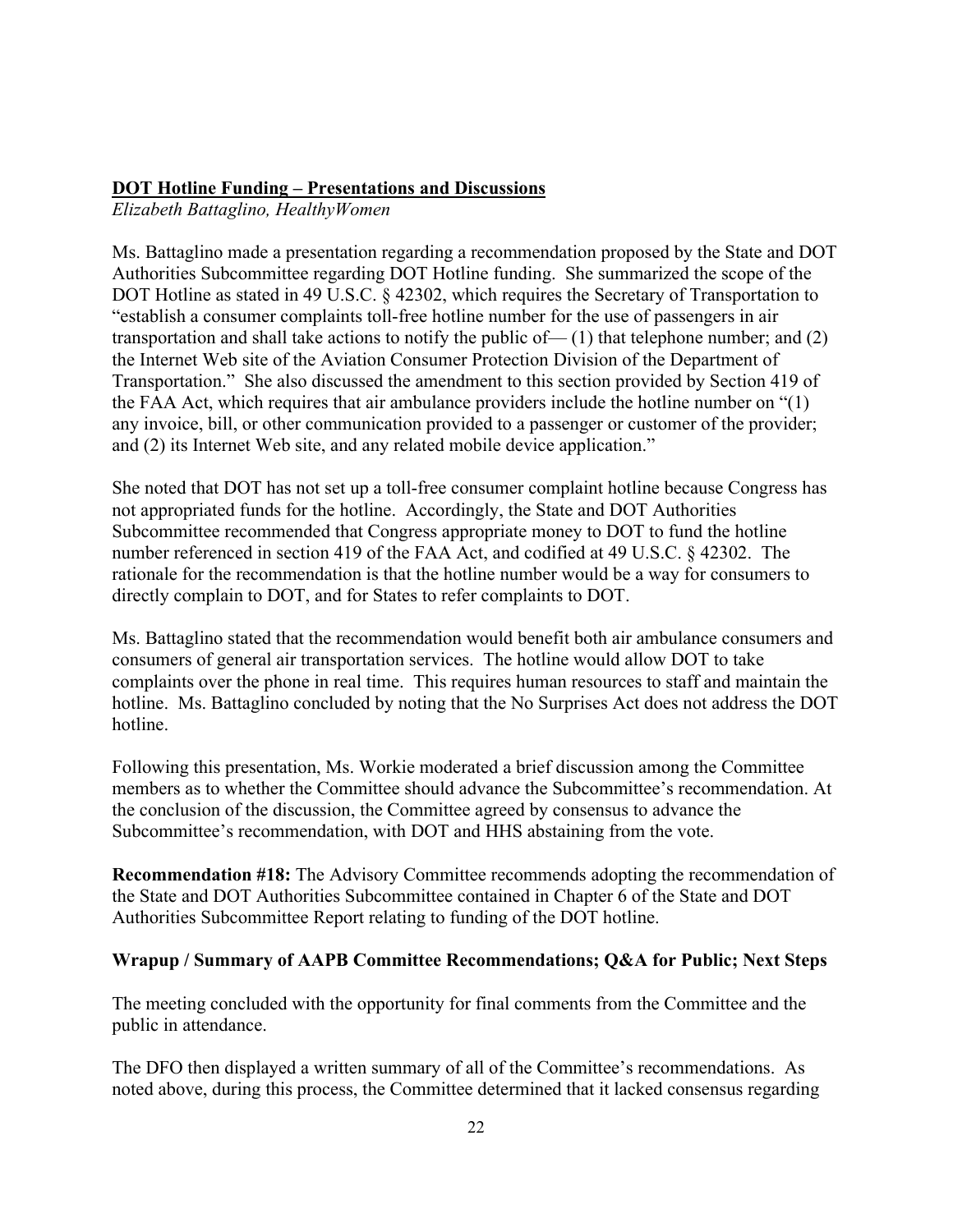whether the DRE should consider payments to other air ambulance providers when determining an IDR award. In all other respects, the Committee confirmed its recommendations.

Before the Committee adjourned, Committee members urged the DFO to allow the Committee to vote on the issue of whether to recommend an amendment to the Airline Deregulation Act as a means of improving the regulation of air ambulance providers. The DFO explained that it was unclear whether this topic fell within the scope of the Committee's statutory authority and charter. She promised the Committee that DOT would re-examine question of whether recommending amendments to the ADA fell within the scope of the Committee's authority: if it did, then DOT would hold a separate supplemental plenary committee meeting dedicated to that topic.

Ms. Swafford thanked the Committee for its collegiality, hard work, and its extensive thoughtful recommendations. She noted that she would follow up with the Committee regarding production of its report.

The second meeting of the AAPB Advisory Committee was adjourned by Ms. Swafford around 5:07 p.m.

I hereby certify that, to the best of my knowledge, the foregoing minutes are accurate and complete.

Lisa Swafford Chair Air Ambulance and Patient Billing Advisory Committee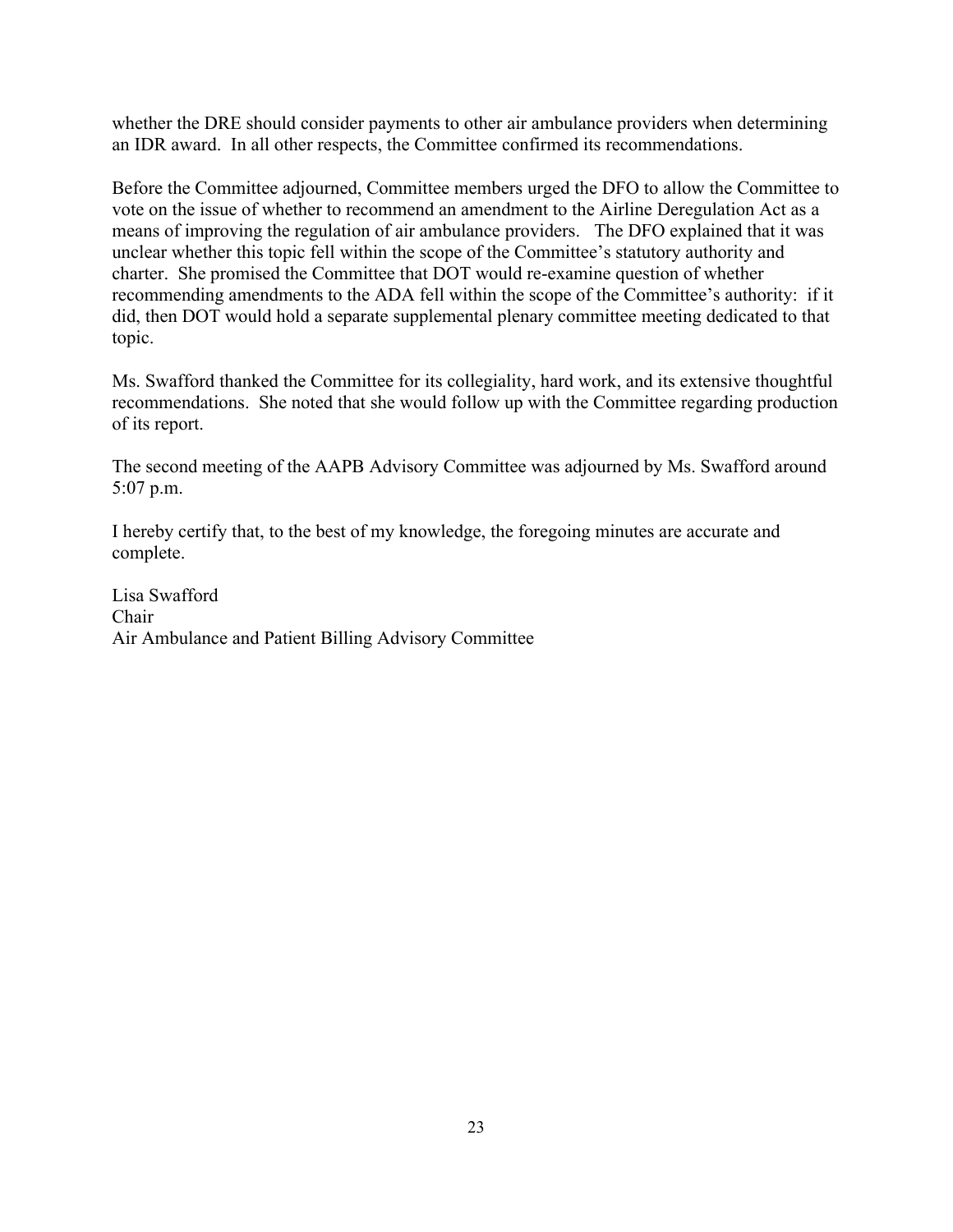## **Appendix A - Attendees**

## **Committee Members**

Lisa Swafford, Chair, representing the Department of Transportation.

Dr. Michael Abernethy, University of Wisconsin School of Medicine and Public Health, representing physicians.

Elizabeth Battaglino, HealthyWomen, representing consumer advocacy groups.

Susan Connors, Brain Injury Association of America, representing patient advocacy groups.

Jon Godfread, State of North Dakota, representing state insurance regulators.

John Haben, UnitedHealth, representing health insurance providers.

Thomas Judge, LifeFlight of Maine, representing air ambulance operators (community/state/government owned).

Anne Lennan, Society of Professional Benefit Administrators, representing managers of employee benefit plans.

Kyle Madigan, Dartmouth Hitchcock Advanced Response Team, representing nurses.

Asbel Montes, Acadian Ambulance Service, representing air ambulance operators (fixed wing).

Christopher Myers, Air Methods, representing air ambulance operators (rotary wing).

Ray Pickup, WCF Insurance Group, representing the workers' compensation insurance industry.

Rogelyn McLean, Centers for Medicare & Medicaid Services, representing the Department of Health and Human Services.

## **Subcommittee Members, with affiliation and Subcommittee membership**

William Bryant, Sierra Health Group (State and DOT Authorities) Thomas Cook, Air Medical Group Holdings (State and DOT Authorities) Bernard F. Diederich, Retired (State and DOT Authorities) Dr. Kevin Hutton, Retired Air Medical Executive (Disclosure) Edward R. Marasco, Quick Med Claims (Disclosure) David Motzkin, PHI Air Medical (Balance Billing) Dr. David Thomson, East Carolina University/Vidant EastCare (Disclosure)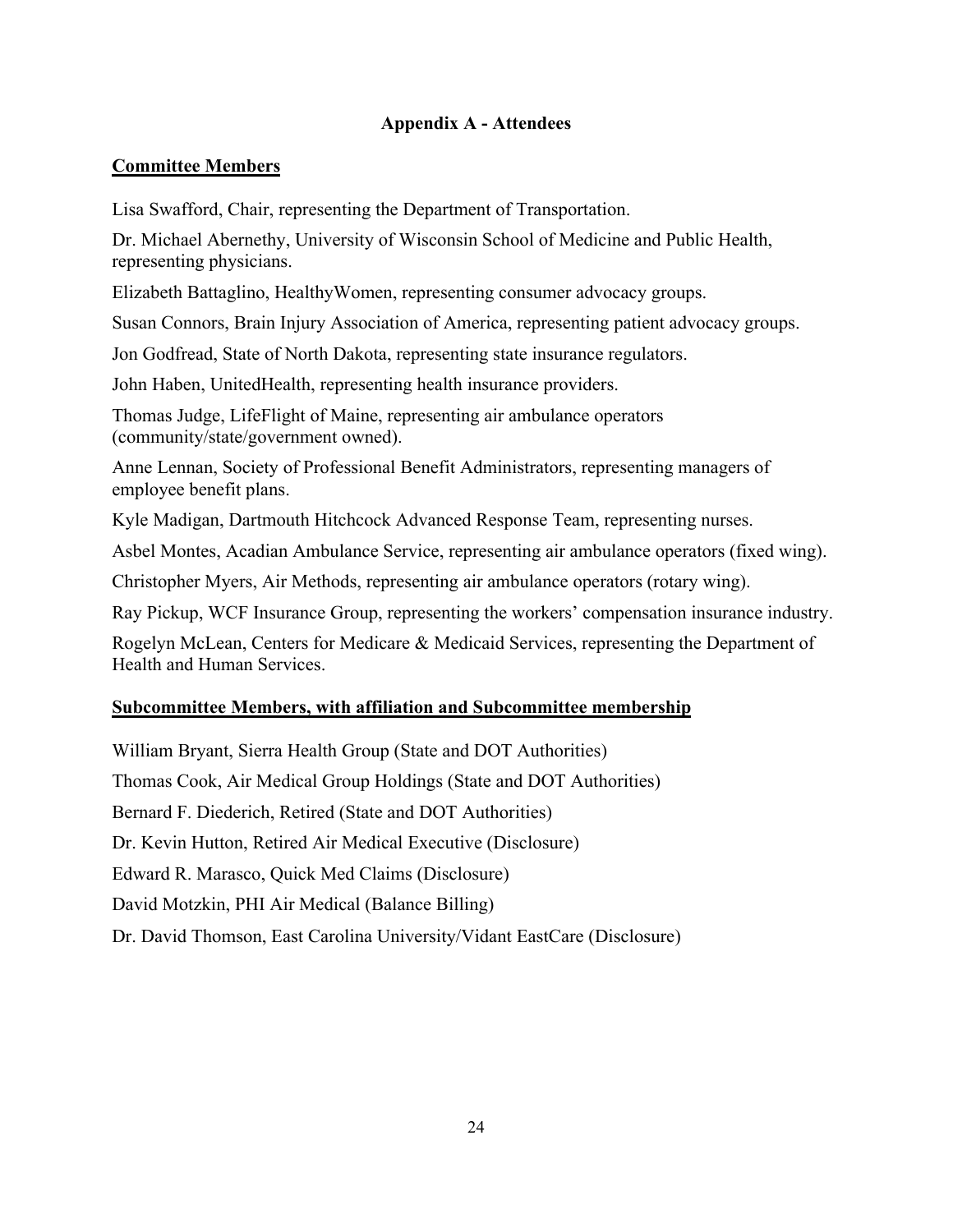# **DOT and Other Governmental Representatives**

Blane Workie, Designated Federal Officer Robert Gorman, Department of Transportation Charlie Enloe, Department of Transportation Ryan Patanaphan, Department of Transportation Ami Lovell, Department of Transportation

# **Registered Attendees**

| <b>LAST NAME</b> | <b>FIRST NAME</b> | <b>ORGANIZATION</b>                           |
|------------------|-------------------|-----------------------------------------------|
| Christianson     | Mike              | Sanford Air Transportation                    |
| Cohen            | Jason             | <b>Boston MedFlight</b>                       |
| Cools            | Joshua            | Memorial Hermann Life Flight                  |
| Curtis           | Cameron           | AAMS + MedEvac Foundation International       |
| Dawson           | Kirstin           | <b>CVS</b> Health                             |
| Dhokai           | Andy              | Global Medical Response                       |
| Doughty          | Brian A.          | HealthNet Aeromedical Services, Inc.          |
| Eastlee          | Christopher       | Association of Air Medical Services (AAMS)    |
| Frazier          | Jeff              | Sentinel Air Medical Alliance                 |
| Godden           | Kim               | Superior Air - Ground Ambulance Service, Inc. |
| Grabowski        | Robert            | Metro Health Medical Center                   |
| Hall             | Christopher       | PHI Health, LLC.                              |
| Hall             | Hunter            | Picard Group                                  |
| Hawke            | Lisa              | Holland & Knight                              |
| Hughes           | Maura             | <b>Boston MedFlight</b>                       |
| Kaiser           | Alyssa            | <b>HHS</b>                                    |
| Katz             | <b>Bennett</b>    | <b>Washington Analysis</b>                    |
| Khromer          | John              | <b>NHTSA</b>                                  |
| Koontz           | Mandi             | Highmark                                      |
| Kulczak          | Stacey            | ProMedica                                     |
| Laible           | Mark S            | Highmark Western and Northeastern New York    |
| Larkin           | Jason             | Digitech                                      |
| Lawyer           | Michael           |                                               |
| Mack             | Dennis            | Atrium Health                                 |
| Mayle            | Carolyn           | Air Methods Corporation                       |
| Mendilian        | Norma             | <b>Boston MedFlight</b>                       |
| Mills            | Lisa              | Indiana University Health                     |
| Morrow           | Kenneth           | Metro Aviation, Inc.                          |
| Mulhern          | Michael           |                                               |
| Munk             | Jeffrey W.        | Munk Policy & Law                             |
| Nolan            | Julie E.          | Akin Gump LLC                                 |
| O'Brien          | Madeline          | Georgetown University Health Policy Institute |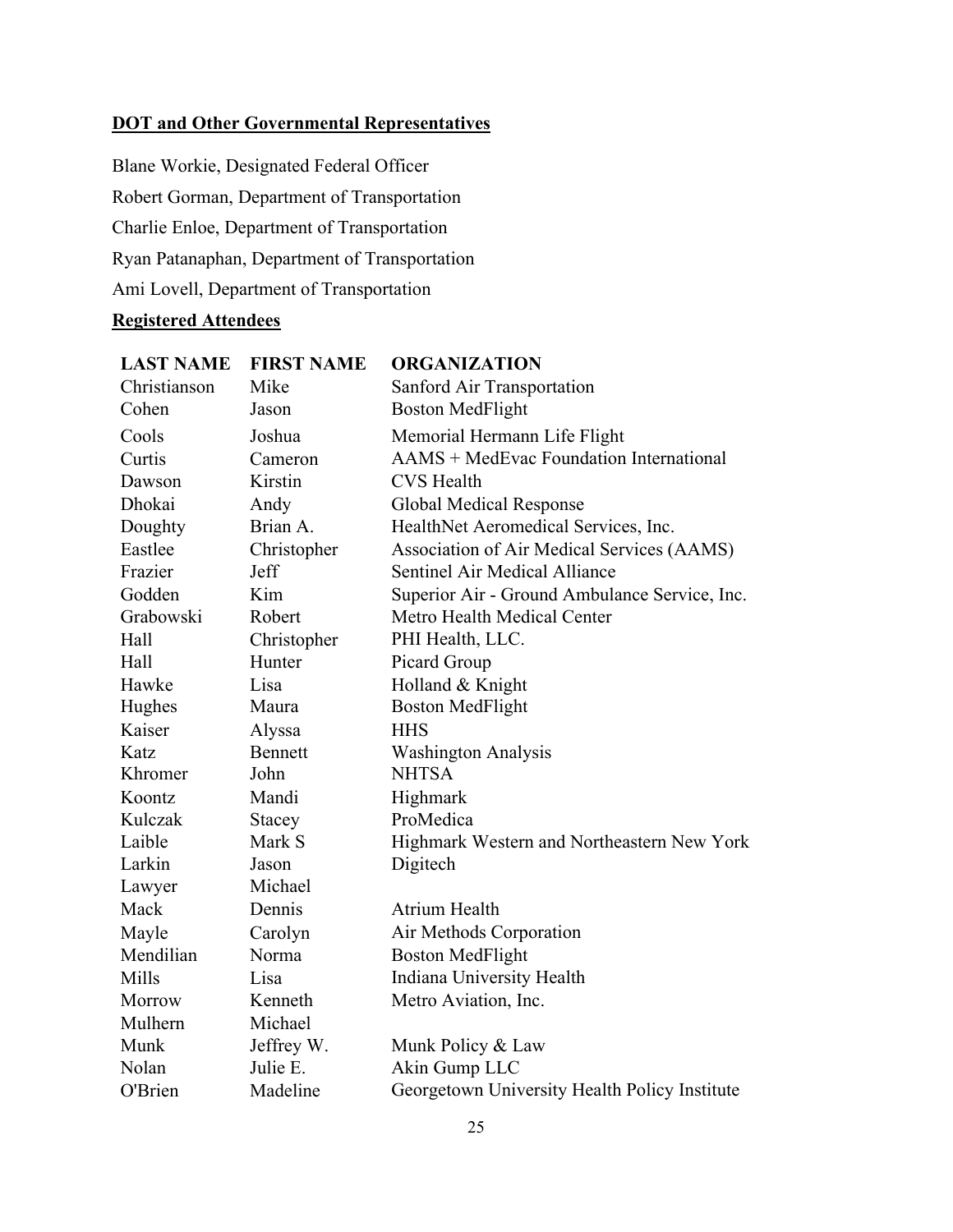| Paul           | Jincy          | Tufts Health Plan                             |
|----------------|----------------|-----------------------------------------------|
| Peek           | Roxanne        | Emprize                                       |
| Pepping        | Cherie Leigh   | Superior Air - Ground Ambulance Service, Inc. |
| Pharr          | Alison         | <b>Acadian Ambulance</b>                      |
| Pothen         | Michele        | Cornell University                            |
| Ramirez        | Ray            | California Fire Chiefs Association            |
| Reynolds       | Kevin          | Careflite                                     |
| Ross           | Becky          | Metro Aviation                                |
| Schultz        | Jacob R.       | Gundersenair                                  |
| Schumann       | Beth           | <b>USDOL</b>                                  |
| Sheehan III    | Leo J.         | America's Health Insurance Plans              |
| Sorrentino     | Justine        | <b>USDOL</b>                                  |
| Stamey         | Heather        | MedSTAR Transport/MedStar Health              |
| Stanberry      | Todd           | Metro Aviation, Inc.                          |
| <b>Stearns</b> | Jeffrey        | Mayo Clinic                                   |
| Steindecker    | Beth           | <b>Washington Analysis</b>                    |
| Touschner      | Joe            | Nat'l Assoc of Insurance Commissioners        |
| Turner         | Chrisandrea L. | Stites & Harbison PLLC                        |
| Weber          | Holly          | Metro Aviation, Inc.                          |
| Whipple        | Richard        | Mission Hospital                              |
| Wijetunge      | Gamunu         | <b>NHTSA</b>                                  |
|                |                |                                               |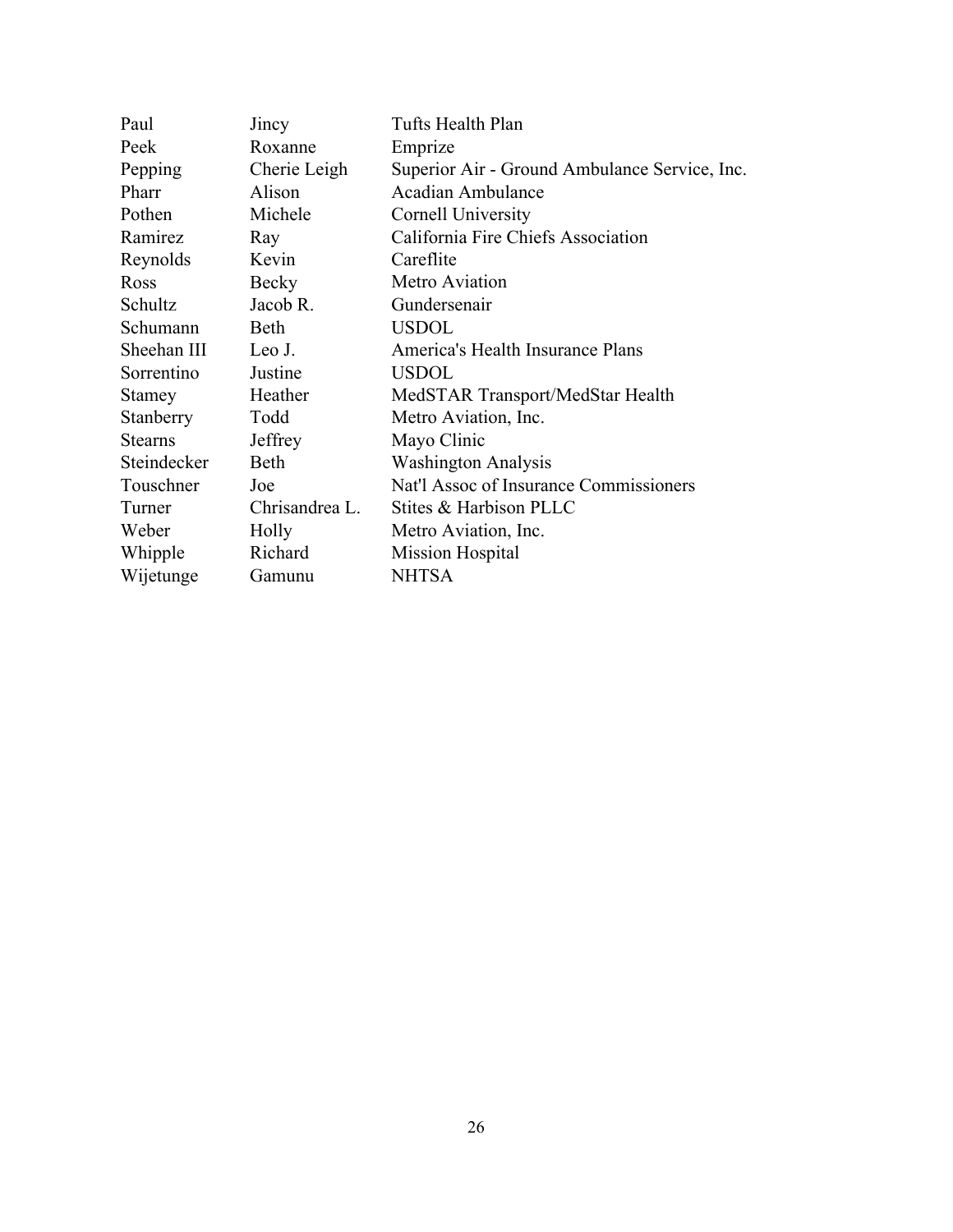## **Appendix B – Recommendations**

## **AAPB Advisory Committee – RECOMMENDATIONS**

## **DAY 1**

## **Pre-Care Disclosures**

- 1. The Advisory Committee recommends that DOT require air ambulance providers to display on their websites information on rates and a list of all payors with whom they are in network by state and by plan. If the provider is not in-network with any payor, the air ambulance provider should be required to state this fact. The Advisory Committee notes that the rate information that air ambulance providers are required to disclose should provide context to improve comprehension and usability such as the sample website disclosure tables for air ambulance providers prepared by the Disclosure Subcommittee. The Advisory Committee also recommends that DOT coordinate with HHS in issuing a rulemaking to avoid undue burden and confusion.
- 2. The Advisory Committee recommends that Congress provide authority to HHS to expand the Statement of Benefits and Coverage (SBC). The Advisory Committee recommends that HHS issue a rule requiring the SBC disclosures that are recommended by the Disclosure Subcommittee once it has authority.
- 3. The Advisory Committee recommends that states (through NCOIL [National Council of Insurance Legislators] and/or NAIC [National Association of Insurance Commissioners]) require insurers to disclose all air ambulance providers that are in-network by state and by plan, or to affirmatively state that they do not have any in-network agreements with air ambulance providers if that is the case.
- 4. The Advisory Committee recommends that states (through NCOIL and/or NAIC) develop requirements for insurers to disclose the maximum allowable rate for air ambulance services by plan, as well as any plan limitation.

### **Point-of-Care Disclosures and Preauthorization**

5. The Advisory Committee agrees that point-of-care disclosures should be provided in nonemergency situations. The Advisory Committee recommends that states (through NCOIL and/or NAIC) develop requirements for point-of-care disclosures and preauthorization in non-emergency situations.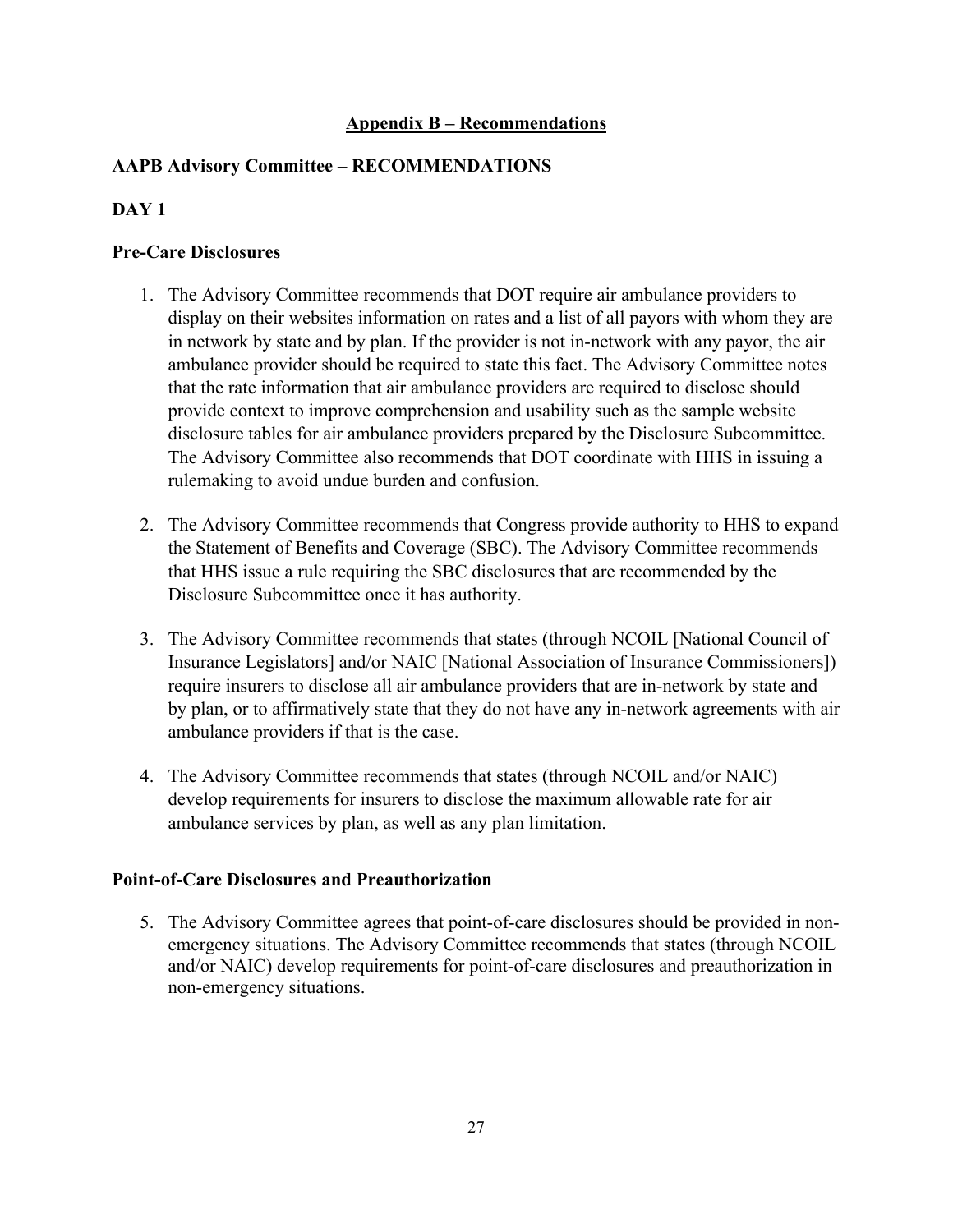## **DAY 2**

#### **Claims-Related Disclosures**

- 6. The Advisory Committee adopts the Disclosure Subcommittee's recommendations for payors to make claims-related disclosures to patients and air ambulance providers, as set forth in Recommendation 2.4.1 of the Disclosure Subcommittee Report , with slight modification: the payor disclosures recommended by the Disclosure Subcommittee to air ambulance providers and patients should be the same. The Disclosure Subcommittee had recommended that content of the disclosure differ depending on whether the disclosure is to the patient or provider.
- 7. The Advisory Committee adopts the Disclosure Subcommittee's recommendations for DOT (or HHS) to issue rulemaking requiring air ambulance providers to make claimsrelated disclosures to patients as set forth in Recommendation 2.4.2 of the Disclosure Subcommittee Report.
- 8. The Advisory Committee recommends that states (through NCOIL and/or NAIC) develop recommendations on how to add clarity to the Explanation of Benefits (EOB) process. The Advisory Committee further recommends that states submit these recommendations to HHS, and that HHS consider these recommendations for potential rulemaking.
- 9. The Advisory Committee recommends that HHS initiate rulemaking or issue guidance to make clear that "Emergency Services" under section 1302(b)(1)(B) of the Affordable Care Act specifically includes emergency air ambulance services.

### **Distinction Between Air Transportation and Non-Air Transportation Charges**

10. The Advisory Committee agrees with the Disclosure Subcommittee's decision not to recommend that air ambulance provider distinguish between air transport and non-air transport charges. The Advisory Committee recommends that air ambulance providers not be required to distinguish air transport and non-air transport charges.

### **Independent Dispute Resolution (IDR)**

- 11. The Advisory Committee recommends that HHS should issue a regulation addressing medical necessity within the IDR process. Specifically, within the IDR process, there should be a rebuttable presumption that the air ambulance service was medically necessary, but an insurer can overcome that presumption by first presenting evidence that either the third-party first responder/medical professional who requested the transport was not a neutral third party, or that the air ambulance provider did not act in good faith.
- 12. The Advisory Committee recommends that HHS define "initial payment" in its IDR rulemaking (relating to the provision that after receiving a bill, the payor must provide an